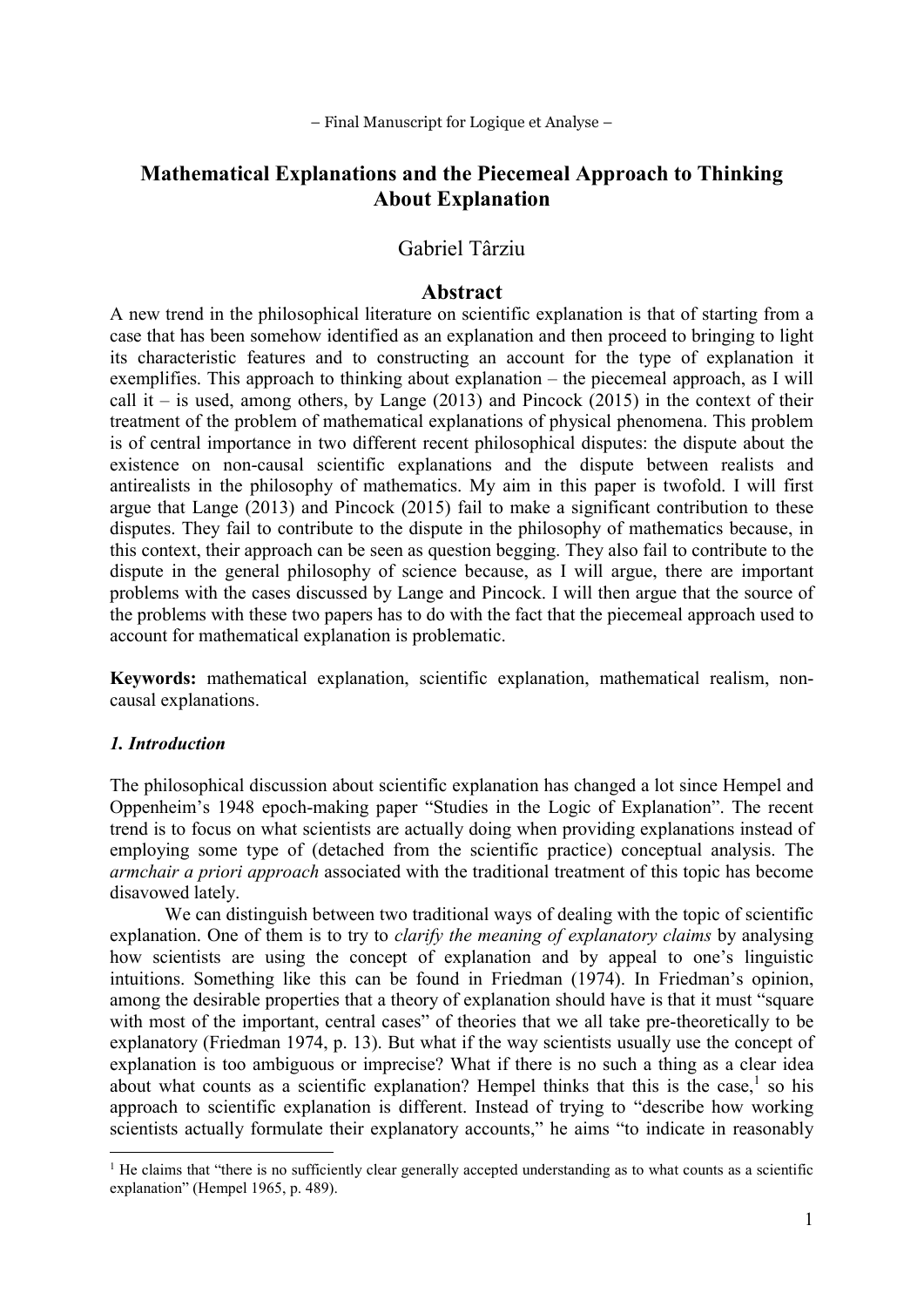precise terms the logical structure and the rationale of various ways in which empirical science answers explanation-seeking why-questions" (Hempel 1965, p. 412). He deals, then, with this topic by providing an *explication of scientific explanation* in Carnap's sense.<sup>2</sup> According to Carnap (1950, p. 7) the purpose of an explication is that of replacing a vague concept (the explicandum) with a precise one (the explicatum), i.e. one that is simple and fruitful and whose rules of use have an exact form, but which is also sufficiently similar to the explicandum to replace it in most of the cases in which it has been used. Hempel DN-model of explanation is meant as a (partial)<sup>3</sup> explicative definition of the "explicatum"-concept of scientific explanation.

As it turned out, both Friedman's and Hempel's models of explanation suffer from important problems. But what is more important from the perspective of our discussion is that, for reasons that need not concern us here, the traditional approach to thinking about scientific explanation itself has fallen from favour nowadays. Many philosophers are no longer content with just analysing the concept of scientific explanation. They take their projects to go beyond – but not exclude it altogether – the traditional conceptual analysis. James Woodward, for example, points out that his approach goes beyond conceptual analysis because – among other things – unlike the traditional approach, it takes into account the larger practices of explanation, including those that involve nonverbal components and it also focuses on the goals behind our explanatory practices (Woodward 2003, p. 7). Even though "a significant portion of what [Woodward attempts] does involve a description of ordinary and scientific usage and judgment" because "anything that qualifies as an account of causation (explanation, etc.), whether descriptive or prescriptive, must be significantly constrained by prior usage, practice, and paradigmatic examples," the central part of Woodward's project consists in describing our explanatory practices, and not in describing how scientists or ordinary people are using words such as "explanation" (pp. 7-8).

A similar practice-centred approach can be found, among others, in Strevens (2008). Like Woodward, Strevens considers that the description of the actual scientific explanatory practice has to be the focal point of a philosophical study of scientific explanation. In his opinion, the goal of such a descriptive project is…

> "…to say what kinds of explanations we give and why we give them. This is what I call our explanatory practice. The most important source of evidence concerning our explanatory practice is the sum total of the explanations regarded as scientifically adequate in their day, together with an understanding of the background against which they seemed adequate" (Strevens 2008, p. 37).

The main point in favour of this reorientation of the philosophical attention from concepts to practices is that there are strong reasons to think that by focusing on the way scientists actually provide explanations we can produce accounts of scientific explanation that are a lot more adequate than anything an armchair approach can deliver.

An important thing that needs to be emphasised at this point is that this concern with the scientific explanatory practice can take two forms. First of all, one can be concerned with this practice taken as a whole, with the aim of revealing those distinctive features that makes it explanatory. The main idea behind this general approach is to find out why we regard this practice as explanatory and try to construct a comprehensive account of scientific explanation. Secondly, instead of a diversity blurring point of view, one can take a *piecemeal approach* to this practice, i.e. look at it more closely and try to bring to light its complexity. The idea is

<sup>&</sup>lt;sup>2</sup> For more on this see Salmon (1989, p. 5) and Weber, Van Bouwel and De Vreese (2013, pp. 25-27).

<sup>3</sup> Hempel (1965, p. 273, note 33).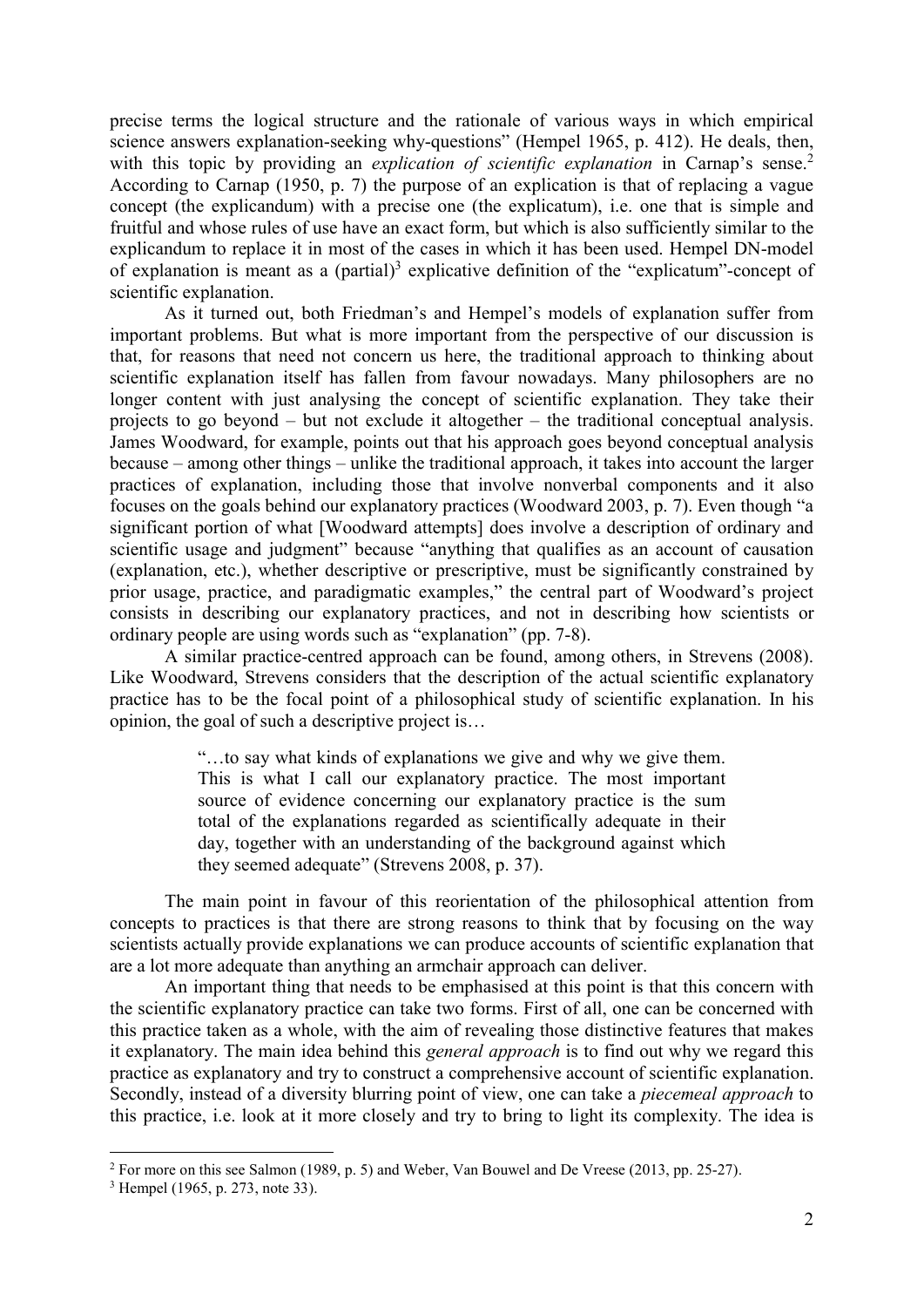that by concentrating on finding a comprehensive account we disregard the complexity of the scientific explanatory practices, so a more appropriate approach is a close scrutiny of the details of these practices. What usually prompts this second type of concern is the belief that our view about scientific explanation can become more complex if we look more carefully at the details of the actual scientific explanatory practices.<sup>4</sup> One of my aims in this paper is to argue that there are big problems with the way the piecemeal approach tries to flesh out this belief.

Among those that use a piecemeal approach in their discussions of scientific explanation, we can count Sober (1983), Nerlich (1994), Batterman (2002, 2010), Batterman and Rice (2014), Rice (2012, 2015), Huneman (2010), Irvine (2015), Lange (2013) and Pincock (2015). In this paper I will concentrate mainly on Lange's and Pincock's papers. They use this approach in the context of their discussion of the problem of mathematical explanations of physical phenomena. My aim is to argue that they fail to make significant contributions to the two philosophical disputes in which this problem occupies central stage: the dispute over the existence of non-causal scientific explanations and the dispute between realists and antirealists in the philosophy of mathematics. The main idea behind doing this is to show that the problem with Lange (2013) and Pincock (2015) has to do with their use of the piecemeal approach to thinking about explanation. My strategy is to use this as an illustration for what is wrong with the piecemeal approach.<sup>5</sup>

### 2. The piecemeal approach to explanation

As I said above, the general and the piecemeal approaches are motivated by different ideas. The (implicit) idea behind a general approach to thinking about explanation is that there is (are) some feature(s) that everything we call an explanation (in general, in science, or in some particular domain)<sup>6</sup> has in common, and it is the job of any theory of explanation to say what this feature is. For example, in Strevens's (2008) view, this feature – in science – has to do with causal relations, so to explain "a phenomenon is… a matter of understanding how the phenomenon was or is causally produced" (p. 3). According to Craver (2007), in neuroscience this feature has to do with mechanisms, so an account of good explanations in neuroscience has to be a causal-mechanical one. Also, according to Craver (2006), Kaplan and Craver (2011) and Kaplan (2011), in relation to scientific models, this feature has to do with the accurate description of the causal mechanism(s) responsible for the phenomenon of interest, so only mechanistic models are explanatory.

 By contrast, what motivates the piecemeal approach is the (implicit) idea that the scientific explanatory practices are a complex heterogeneous bunch of different types of explanations, so the aim when discussing this topic has to be to bring to light this complexity. Of course, there is more than one way to try to do this, so what characterizes the piecemeal

<sup>4</sup> My paraphrase of Sklar (1993, p. 269).

<sup>&</sup>lt;sup>5</sup> Before proceeding, I need to emphasize an important point: I am not aiming in this paper to show that the piecemeal approach is bad compared with other approaches to thinking about explanation. My aim is only to show that, despite what the recent interest in this approach may suggest, it is very problematic and cannot be used to make contributions to some important philosophical debates.

<sup>&</sup>lt;sup>6</sup> After Hempel's attempt to give a truly general theory of explanation, philosophers became less ambitious and relativized their accounts to specific domains. We have, for example, theories that aspire to account only for scientific explanation, and there are even less ambitious theories that try to account only for the explanations within a particular scientific discipline, as e.g. biology or neuroscience. What is important to understand from the perspective of our discussion is that a general approach to thinking about explanation is not the same thing as a general theory of explanation. The general approach has to do with the way one sees the task of constructing an account, not with the domain that such an account is supposed to apply to. So it can be adopted without problems even if one tries to account for the explanatory practice encountered within some particular discipline.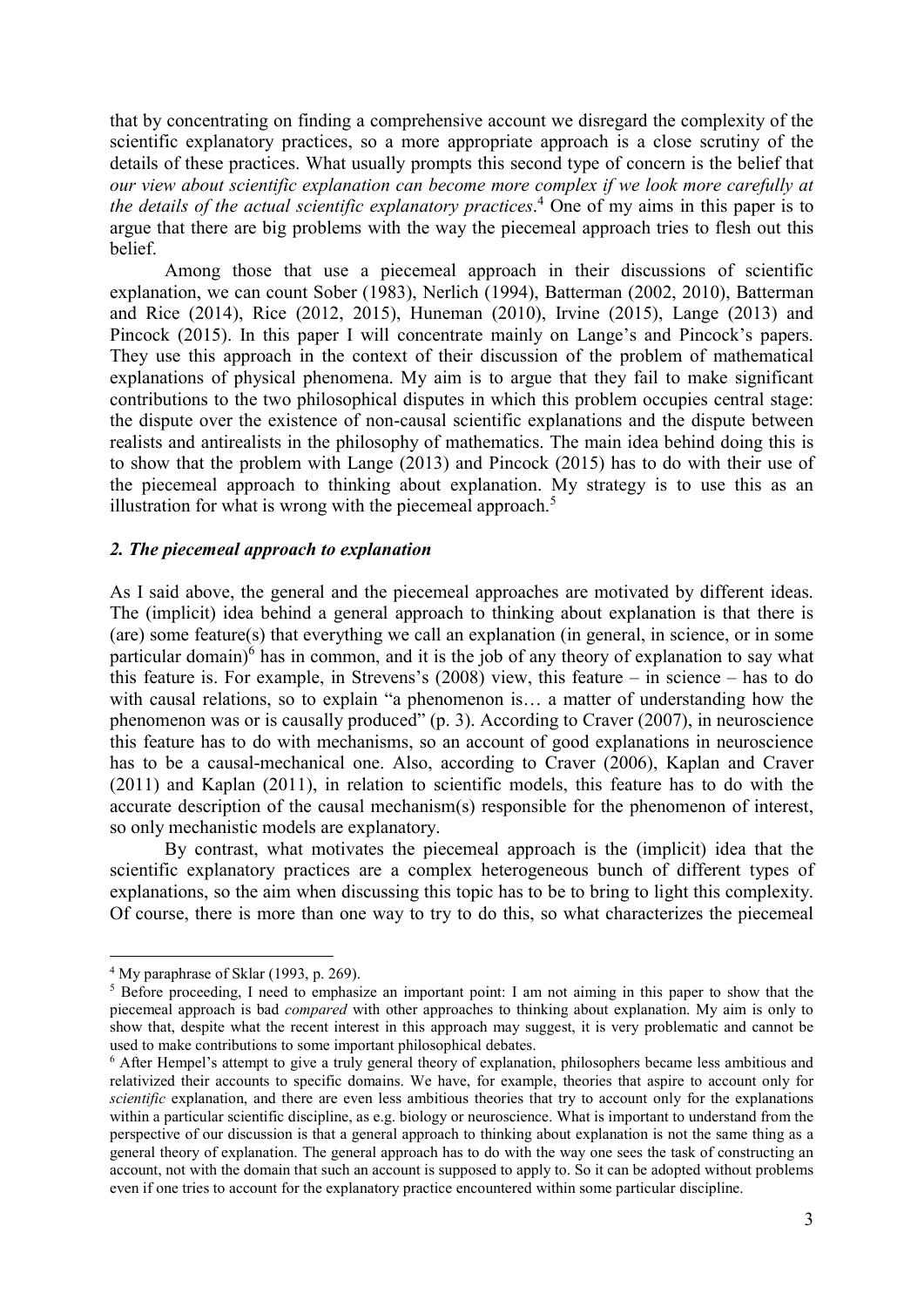approach is the way it pursues this aim. In broad strokes, the piecemeal strategy can be taken to consist of four steps. The first and most important one is to start from a case that is somehow identified as an explanation and that seems different from the other scientific explanations. The next step is to analyse this case in order to determine what its characteristic features are. The third step is to argue that some influential account(s) of scientific explanation doesn't accommodate explanations with such features as those revealed at the previous step. The last step is to tackle the problem of accounting for the kind of explanation exemplified by the case discussed. This resembles very much with what Pincock (2015) dubs the case-driven approach to thinking about explanation. Pincock presents his strategy this way:

"In this article I work with a different case-driven approach to thinking about explanation. I begin by discussing a case that has been identified as an explanation by expert practitioners. Then I try to figure out what features of this case are responsible for its explanatory import. Finally, I will see to what extent these sorts of cases can be incorporated into some influential theories of explanation. The risk of this approach is that it may turn out that explanations are not all of the same kind" (Pincock 2015, p. 858).

The main difference between the piecemeal approach and Pincock's case-driven approach is that in a piecemeal approach what counts as evidence<sup>7</sup> that in a particular case we are dealing with an explanation doesn't need to be limited to the testimony of expert practitioners (e.g. one can rely for this on intuition).

To illustrate this strategy, let's take a glimpse at Irvine's (2015) discussion about the explanatory worth of optimality models. In Irvine's opinion, there is more to model explanation than what the popular causal-mechanical accounts let us think. She believes that "models are used in far more explanatory contexts than this [those in which we have knowledge of mechanisms], and in fact are particularly useful when very little is known about underlying concrete mechanisms" (p. 3947). We can find such a context in biology, where optimality models are used to explain, for example, phenomena such as the distribution of phenotypes within a population of organisms (step 1). What characterizes these models is the fact that they "come from an abstract mathematical template in which the 'currency' in a system is maximised by taking into account constraints and trade-offs within the system" (p. 3950) (step 2). So, these models "do not in any sense represent concrete mechanisms, and neither do they describe networks of causal connectivity" (p. 3952). If this is the case, then they cannot provide a sort of mechanistic explanation (step 3). Keeping in mind what is said at steps 1 and 2, it can be argued that optimality models provide structural explanations, i.e. a type of explanations in which what is doing the explanatory work is the abstract structure of the model and the target system (step 4).

An important point that needs to be emphasised here is that, unlike in other approaches to thinking about explanation, in a piecemeal approach the aim is to analyse what

<sup>&</sup>lt;sup>7</sup> Molinini (2016) draws an interesting distinction between indicators and evidence and argues that, unlike what we find in some papers by Baker and Colyvan, the "claims from scientific practice should not be considered evidence of genuineness, but rather indicators of the fact that there is a genuine mathematical explanation" (p. 417). Unlike evidence, an indicator needs justification, i.e. it needs to be complemented with an account able to "inform us on how these explanations work" (p. 418). So, Molinini can be taken to suggest that something like the piecemeal approach should be adopted by the mathematical realists, otherwise "the debate on EIA [Enhanced Indispensability Argument] will continue to be opaque and suffer a profound indeterminacy" (p. 418). I personally am not persuaded that we should operate with such a distinction between indicator and evidence. If we take something as evidence that in a certain case we are dealing with an explanation it doesn't mean that we don't still need an account that can tell us how such an explanation works.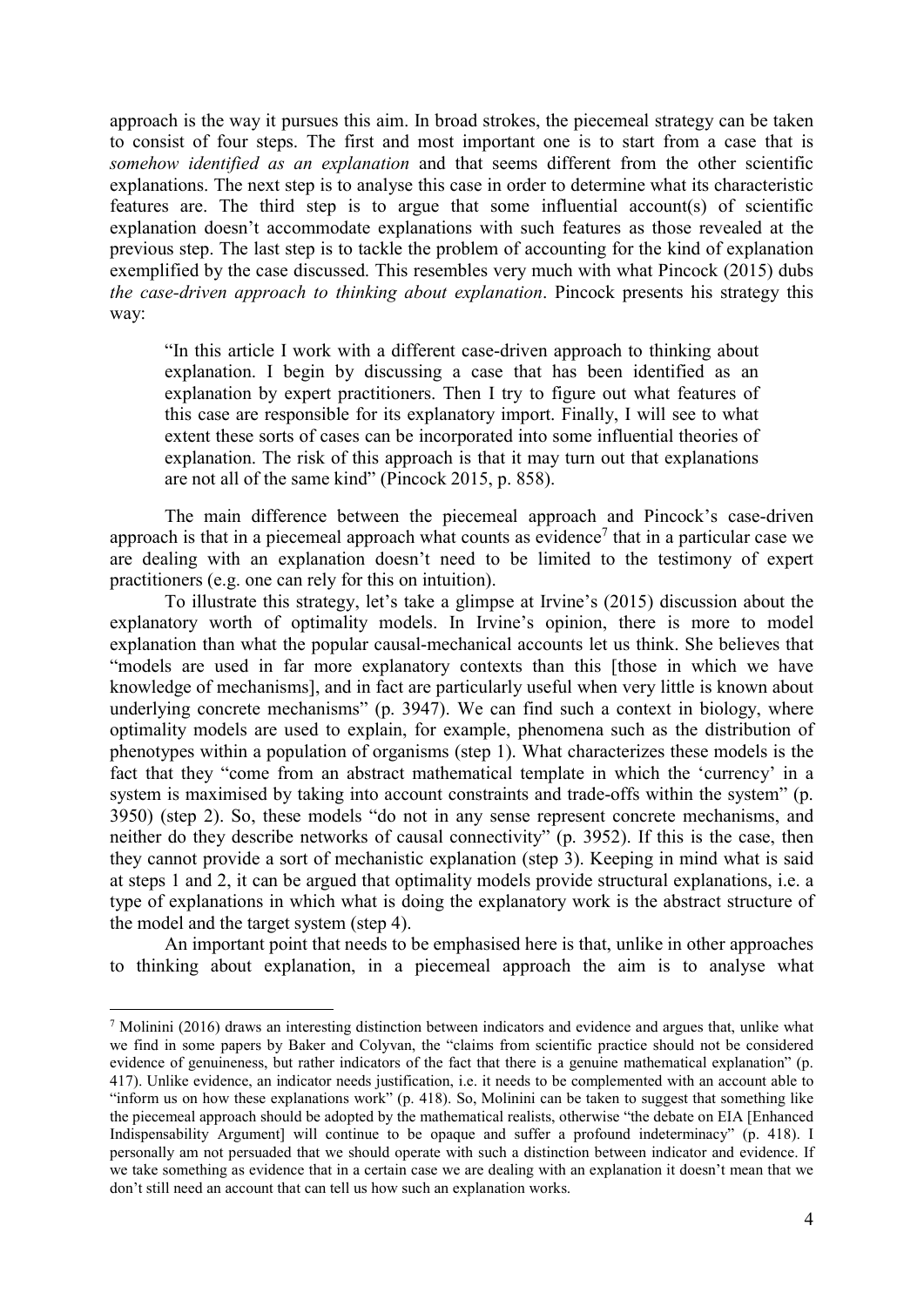characterizes a particular case of scientific explanation – how it works – not to show that we are actually dealing in that case with a genuine scientific explanation. This is supposed to be determined somehow from the start.<sup>8</sup>

In broad strokes, the gist of this paper is to show that, depending on the context and on one's aim,<sup>9</sup> two things are important (but not necessarily together) in order for this approach to work properly. First of all, we need a good (pre-theoretic) explanation identification tool,  $10$ otherwise one can arbitrarily choose something as an explanation and use this approach to obtain an account of what makes it and similar cases explanatory – this way any part of the scientific practice can be taken as explanatory. Secondly, it needs an objective criterion for determining the characteristic features of an explanation – without this, one can take as explanatory whatever aspect of the case discussed one fancies.

# 3. Two debates, one strategy

In order to have a better idea about how important the piecemeal approach is in recent philosophy, I think it is helpful to take a look at the way it has been/can be used in two explanation related philosophical debates: the debate over the existence of mathematical entities and the debate about the existence of non-causal explanation.

# 3.1. The mathematical realism debate

 An important discussion in the philosophy of mathematics concerns the existence of mathematical entities. The participants in this discussion can be divided into two camps: those that believe that there are such abstract entities – the realists – and those that deny their existence – the nominalists. The most successful argument that the mathematical realists used in favour of their position, i.e. the indispensability argument, is considered by many to have been advanced many years ago by Quine and Putnam. The gist of this argument is that, if we are scientific realists, besides the concrete unobservable posits, we ought to be ontologically committed to the existence of abstract mathematical entities because they play an indispensable role in our best scientific theories. One way to unpack the strategy behind this argument is the following:

The Q-P indispensability argument

- (1) Some scientific realists are ontologically committed only to the entities that are indispensable for our recent well confirmed scientific theories.
- (2) Mathematical entities play an indispensable role in our recent well confirmed scientific theories.
- (3) Scientific theories are confirmed or disconfirmed as a whole.
- (4) Hence, if a scientific realist of the type delineated by (1) is a holist (i.e. accepts premise (3)) and accepts (2) as a fact, then she ought to be ontologically committed also to the existence of mathematical entities.

<sup>8</sup> Lange (2013), for example, aims to specify how the cases of explanations that he considers work – that is, to identify the source of their explanatory power (p. 486). Also, Pincock (2015) is concerned with figuring out what features are responsible for the explanatory import of the case he discusses.

<sup>&</sup>lt;sup>9</sup> See the discussion in section 6, especially footnote 19.

<sup>&</sup>lt;sup>10</sup> By 'explanation identification tool' I mean here something (like e.g. intuition or the testimony of expert practitioners) that can be taken as evidence (or something that is an indicator, if one adopts Molinini's distinction – see footnote 7) that in a certain case we are dealing with an explanation.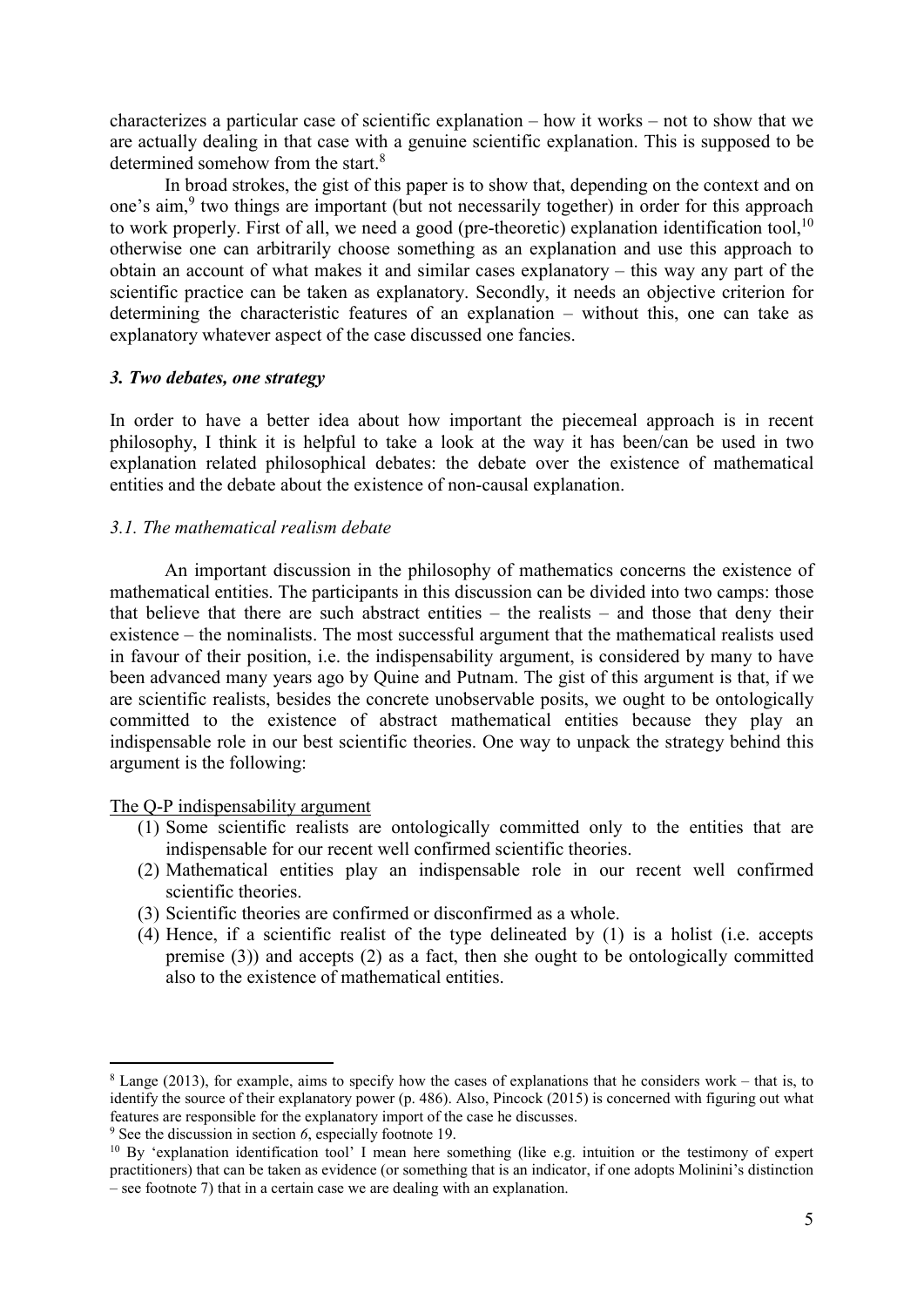As it turned out, there are many scientific realists that are not very happy with confirmational holism and there are some, such as Hartry Field, who are not convinced that (2) is actually a fact. So, despite being so extensively discussed, the target of this argument proved to be very small.

A very peculiar thing about this argument that can be easily noticed at a closer look is the complete disregard for the actual role played by mathematics in science. All it requires is that mathematics is indispensable for science. But, as Baker points out, "the phrase 'indispensability for science' is vague. What, exactly, is the scientific purpose (or purposes) for which mathematics is supposed to be indispensable?" (Baker 2005, p. 223). This is a crucial question because, depending on its answer, one can either give a final blow to the indispensability argument or can open a new path for its recasting. The final blow was attempted in Melia (2000, 2002) where it is argued that mathematics is not indispensable for science in the right kind of way (Baker 2005, p. 224) to rationally constrain a scientific realist to be committed to the existence of mathematical entities. For Melia, the right way is "the way in which the postulation of theoretical physical entities increases the utility of our scientific theories" (Melia 2002, p. 75).

Luckily for the mathematical realist, there is an answer to the above question that can be exploited to save the indispensability argument. Baker (2005, 2009) provides the most extensive and influential discussion of this answer. Baker argues that *mathematics plays an* indispensable explanatory role in science. If this is the case, then we can give the following modified indispensability argument:

#### The Enhanced Indispensability Argument (EIA)

 $\overline{a}$ 

- (1) Some scientific realists believe in the existence of any entity that plays an indispensable explanatory role in our best scientific theories.
- (2) Mathematical objects play an indispensable explanatory role in science.
- (3) Hence, the scientific realists referred to in (1) ought to rationally believe in the existence of mathematical objects.<sup>11</sup>

This argument is more powerful than the Q-P argument. First of all, its target is considerably bigger – there are many scientific realists that use inference to the best explanation to argue for their position. Secondly, it doesn't need to use something as controversial as confirmational holism to prevent the scientific realist from dissociating between entities worthy and unworthy of entering one's ontology. All is needed for it to work is that inference to the best explanation is taken as central for defending scientific realism and that there is a convincing case for premise (2). The first part is trivially obtained so all that the mathematical realist is left with is the problem of showing that (2) is indeed the case. But how can she do that? An important thing that needs to be acknowledged is that (2) can be split into two parts: (a) mathematical objects play an indispensable role in science; (b) mathematical objects play an explanatory role in science.<sup>12</sup> Some mathematical realists (most notably Baker) seem to argue that a good way to construct a case for  $(2.b.)$  is by showing that  $(2.a.)$ holds for scientific explanations (i.e. that mathematics is in some cases indispensable for scientific explanations). But indispensable in the context of an explanation doesn't necessarily mean explanatory, so the realist is still left with the problem of showing that (2.b.) is the case. This is where the piecemeal approach to thinking about explanation can enter the scene.

 $11$  This is only a presentation of what I take to be the idea behind this indispensability argument for mathematical realism and it should not be confused with the actual argument as it can be found in Baker (2005).

<sup>&</sup>lt;sup>12</sup> For EIA to work, these two aspects need to overlap in some cases, i.e. it has to be the case that there are mathematical objects whose role is both indispensable and explanatory.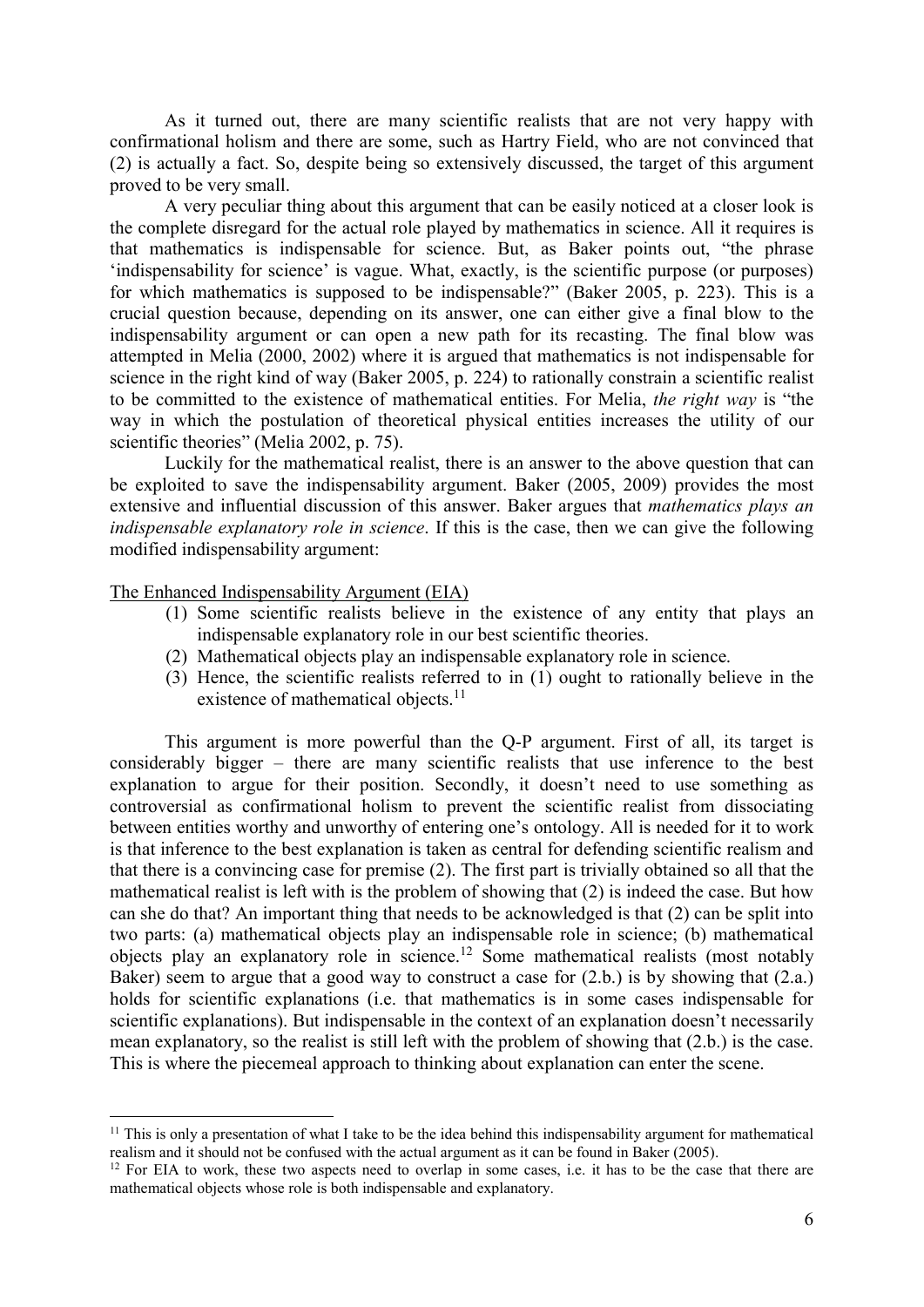The classical literature on scientific explanation (i.e. the work of Hempel, Friedman, Salmon, Kitcher, etc.) doesn't address the problem of mathematical explanations of physical phenomena. So trying to find something that can help with showing that (2.b.) is the case by looking in that direction is not a good strategy. Also, taking a general approach to explanation is unlikely to be of much help because the idea behind such an approach is to search for a comprehensive account of scientific explanation by analysing the scientific explanatory practices. But constructing a comprehensive account usually requires an artificially created uniformity, so it implies a certain disregard for potential differences in the scientific explanatory practice, or a focus on the most common aspects of such a practice. So, it seems that a good strategy when trying to show that mathematics plays an explanatory part in science is to adopt a piecemeal approach, i.e. to start from cases of scientific explanation in which mathematics is apparently used in a different way than it is used in regular scientific explanations and offer an account for the way such explanations succeed in explaining.

To sum up, the idea in this section was to point out that the problem of the existence of mathematical explanations of physical phenomena is of central importance for the debate in the philosophy of mathematics between realists and nominalists and to show that a good strategy for dealing with this problem, from the perspective of the mathematical realist, can be to adopt a piecemeal approach to thinking about explanation.

#### 3.2. Non-causal scientific explanations

A different discussion for which the piecemeal approach is of central importance is that in the general philosophy of science about the existence of non-causal scientific explanations.

After overcoming the initial qualms about accepting that something which makes heavy use of idealisations and fictionalisations – and so seems far from satisfying the usual requirement that for something to be an explanation, the explanans has to be true – can have explanatory worth, philosophers started recently to be interested in developing accounts about what makes a scientific model explanatory. This interest grew so much that we can almost speak nowadays about a reorientation of the philosophical focus towards model-based approaches to scientific explanation (e.g. Batterman 2002; Craver 2006; Kaplan and Craver 2011; Bokulich 2008; Rice 2012, 2015; Batterman and Rice 2014; Irvine 2015). An important contribution to this change of heart about model explanations was made by Cartwright's (1983) and Teller's (2001) objections to the idea that there are true laws of nature (which gave a powerful blow to the Hempelian DN-model of explanation and to all the other scientific laws involving accounts).

 So, one of the main problems in recent philosophical discussion about scientific explanation is no longer whether scientific models can explain, but what kind of explanations can they offer. The mechanistic accounts seem to offer the most well received answer to this problem. According to Kaplan's and Craver's version of such an account, in order to "explain the phenomenon, the model must … reveal the causal structure of the mechanism" (Kaplan and Craver 2011, p. 605), i.e. it must satisfy the following model-to-mechanism-mapping requirement:

"(3M) In successful explanatory models … (a) the variables in the model correspond to components, activities, properties, and organizational features of the target mechanism that produces, maintains, or underlies the phenomenon, and (b) the (perhaps mathematical) dependencies posited among these variables in the model correspond to the (perhaps quantifiable) causal relations among the components of the target mechanism" (Kaplan and Craver 2011, p. 611).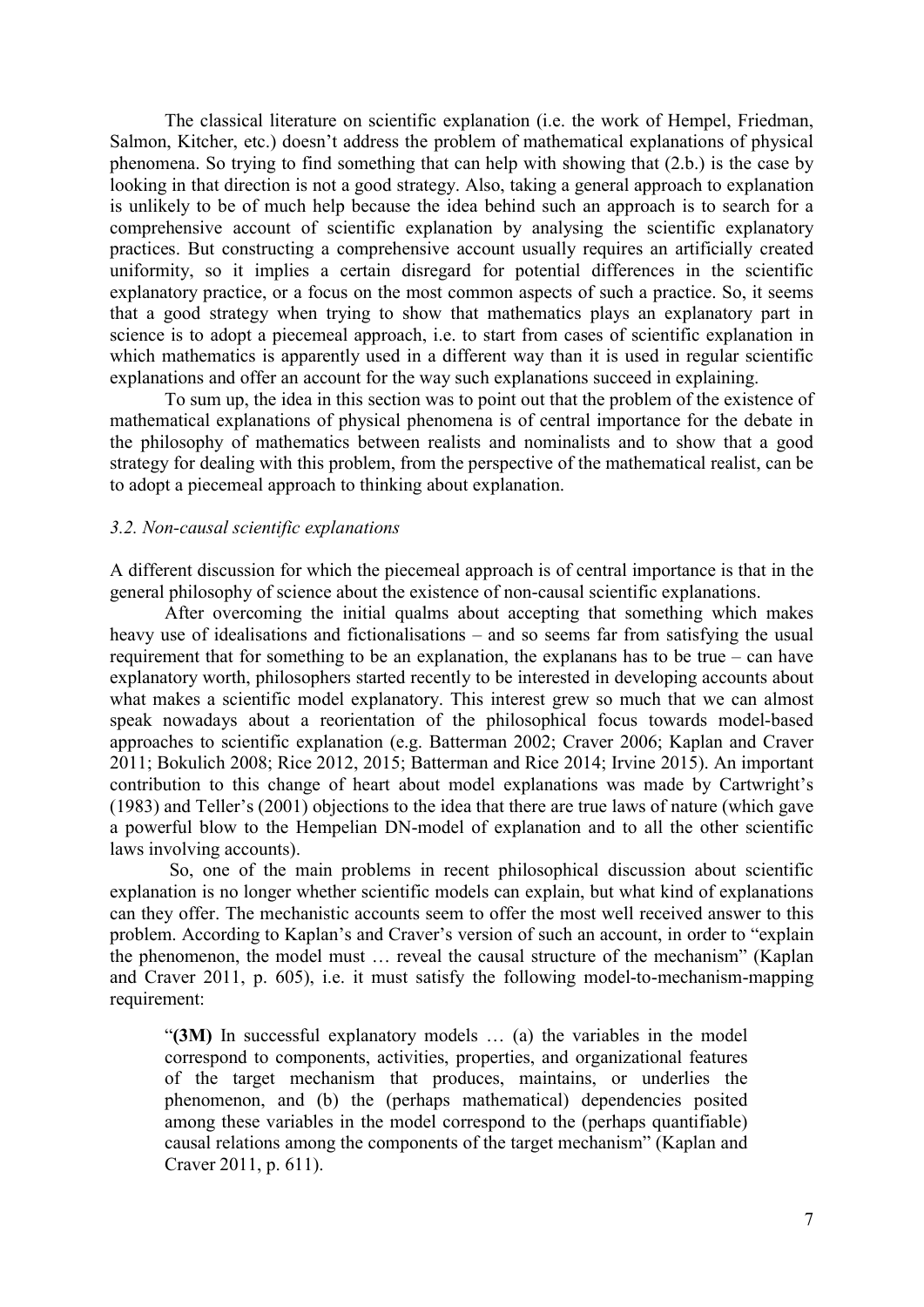Not everybody agrees though that the only way models gain their explanatory power is by representing mechanistic organization and causal relations. There are philosophers (most notably Batterman (2002, 2009, and 2010)) who consider that idealisations and abstractions can also play a role in scientific explanation because, in some cases, they are "explanatorily ineliminable. That is to say ... the full understanding of certain phenomena cannot be obtained through a completely detailed, nonidealized representation" (Batterman 2009, p. 428). This and similar considerations made the debate gravitate around the following question: *are there* non-causal scientific explanations? There are several positive answers to this question in the literature. Between the contenders for the title of non-causal explanation, the most discussed are equilibrium explanations (Sober 1983), optimality explanations (Rice 2012, 2015), structural explanations (Bokulich 2011) and mathematical explanations (Nerlich 1994, Batterman 2010, Huneman 2010, Lange 2013, Pincock 2015).

Why should this be of any interest to us in the context of the present discussion? Because in all the papers that argue for non-causal explanations listed above (except Bokulich 2011), the piecemeal approach to thinking about explanation plays an essential role in the argumentative strategy. Take, for example, Rice (2015). What Rice wants to do in this paper is to argue against the causal-mechanical account of model explanation. His strategy for doing that is to show that scientists often use in order to provide explanations a type of optimality models that instead of representing the causal structure of their target system(s), work by eliminating or distorting many of its causally relevant details. Rice explicitly disavows the traditional a priori approach to explanation and he is far from interested in a comprehensive account, so he adopts a piecemeal approach which, in this case, amounts to starting first by analysing "scientists' use of optimality models independent of any particular theory of explanation and then investigate how these cases fit with our current philosophical theories of explanation" (p. 591).

#### 4. Mathematical explanation: some examples

 $\overline{a}$ 

The discussion in the previous section was meant to emphasise two things: the importance of the problem of mathematical explanations of physical phenomena for two recent philosophical debates and the relevance of the piecemeal approach for dealing with this problem. What I want to do next (sections 5 and 6) is to analyse two different papers that use the piecemeal approach to develop accounts for mathematical explanations and see if they manage to make significant contributions to two important disputes in recent philosophy.

 Before I do that, since the main idea behind the piecemeal approach to explanation is to start from the way scientists provide explanatory informations in different contexts, it is important to see if there are any cases in which mathematics was used to explain physical phenomena, i.e. if we can find in science examples of mathematical explanations. As even a quick survey of the literature on this topic revels, finding such examples doesn't appear to represent a problem – it seems that scientists make use of mathematics to explain physical phenomena even in unlikely disciplines such as biology.

Among the most discussed examples in the literature we can find the following ones:<sup>13</sup>

The honeycomb  $-$  biologists explain the fact that bees build their honeycombs as hexagonal grids with the help of the following mathematical theorem: a hexagonal grid is the optimal way to divide the Euclidean plane into regions of equal area with least total perimeter. The

<sup>&</sup>lt;sup>13</sup> Besides these, there are other cases that are either non-scientific and therefore irrelevant if one wants to use EIA (e.g. the sticks example (Lipton 2011, p. 51), the division of toys example (Lange 2013, p. 488), the trefoil knot example (Lange 2013, pp. 489-90)), or are highly controversial (e.g. the antipodal weather patterns example (Colyvan 2001, p. 49)).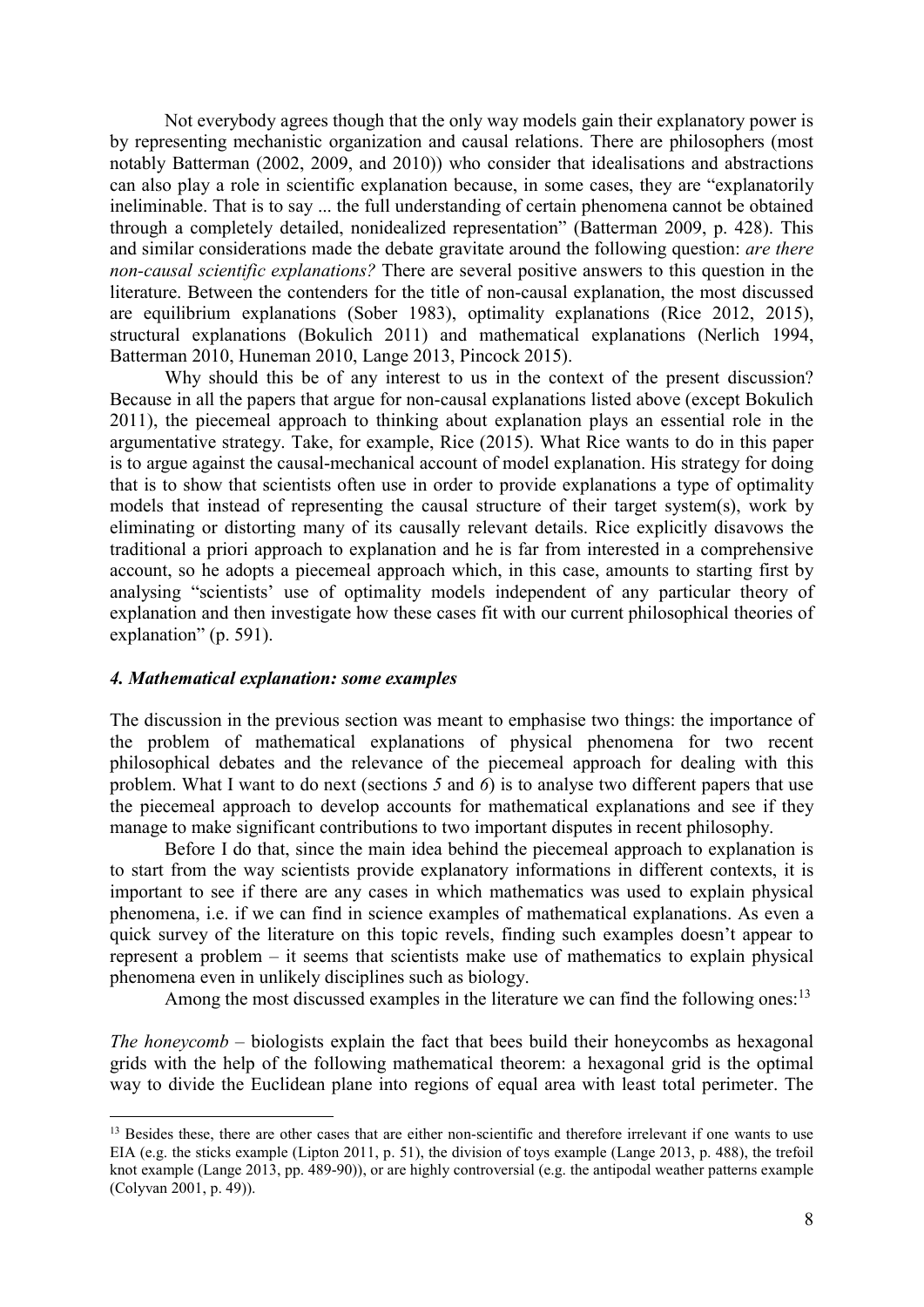explanation goes as follows: in order to win the natural selection fight, bees had to choose the most economic (in terms of labour and amount of wax used) way to build their honeycombs. As it is clear from the mathematical theorem presented above, from all the possible shapes, the hexagonal grid is the most economical in the relevant respects. This is why the honeycombs have that boggling shape (Lyon and Colyvan 2008, p. 228).

The cicadas – biologists explain the fact that the North American periodical cicadas (fly like insects that spend many years underground in larval form) have life-cycle period lengths that are prime, with the help of the following mathematical theorem: the lowest common multiple of two numbers is maximal when the numbers are co-prime. The structure of the explanation is this:

> (1) Having a life-cycle period which minimizes intersection with other (nearby/ lower) periods is evolutionarily advantageous. [biological 'law'] (2) Prime periods minimize intersection (compared to non-prime periods). [number theoretic theorem] (3) Hence organisms with periodic life-cycles are likely to evolve periods that are prime. ['mixed' biological/mathematical law] (Baker 2005, p. 233).

The bridges of Königsberg – why no one can ever succeed in crossing each bridge in Königsberg only once and then return to the starting point. The explanandum here is the impossibility of finding (no matter how many times one tries) a way to cross only once each of the seven bridges and then return to the starting place. The explanation is that such a crossing is impossible because the geometrical graph of the bridges cannot have an Euler trail, i.e. a closed path that includes each edge of the graph only once. For such a trail to be possible, the graph must not include any vertex of odd degree or more than two such vertices,<sup>14</sup> because every time we get to a vertex we must be able to leave it using a different edge. But in the graph of the bridges, all the vertices are touched by an odd number of edges.<sup>15</sup>

# 5. Lange's and Pincock's accounts of mathematical explanation and mathematical realism

Of course, presenting such examples, as the ones discussed in the previous section, does little to convince one that there is indeed such a thing as mathematical explanations of physical phenomena. So, in order to tip the balance in their favour, the mathematical realists, for example, have to do more than point to one, some or all the examples listed above (or to similar ones). What more do the advocates of mathematical explanations need to do in order to construct a convincing case? In Alan Baker's opinion, what is needed is a philosophical account for the type of explanatory relation involved in such examples:

"A striking feature of this recent literature is the almost total absence of any analysis of just what kind of explanatory relation is involved in a typical MES [mathematical explanation in science]. This is a puzzling lacuna since the availability of an analysis of this sort would enable the discussion to move

<sup>&</sup>lt;sup>14</sup>The degree of a vertex or its valence is the number of edges touching it.

<sup>&</sup>lt;sup>15</sup> One of the vertices is touched by five edges and the other by three.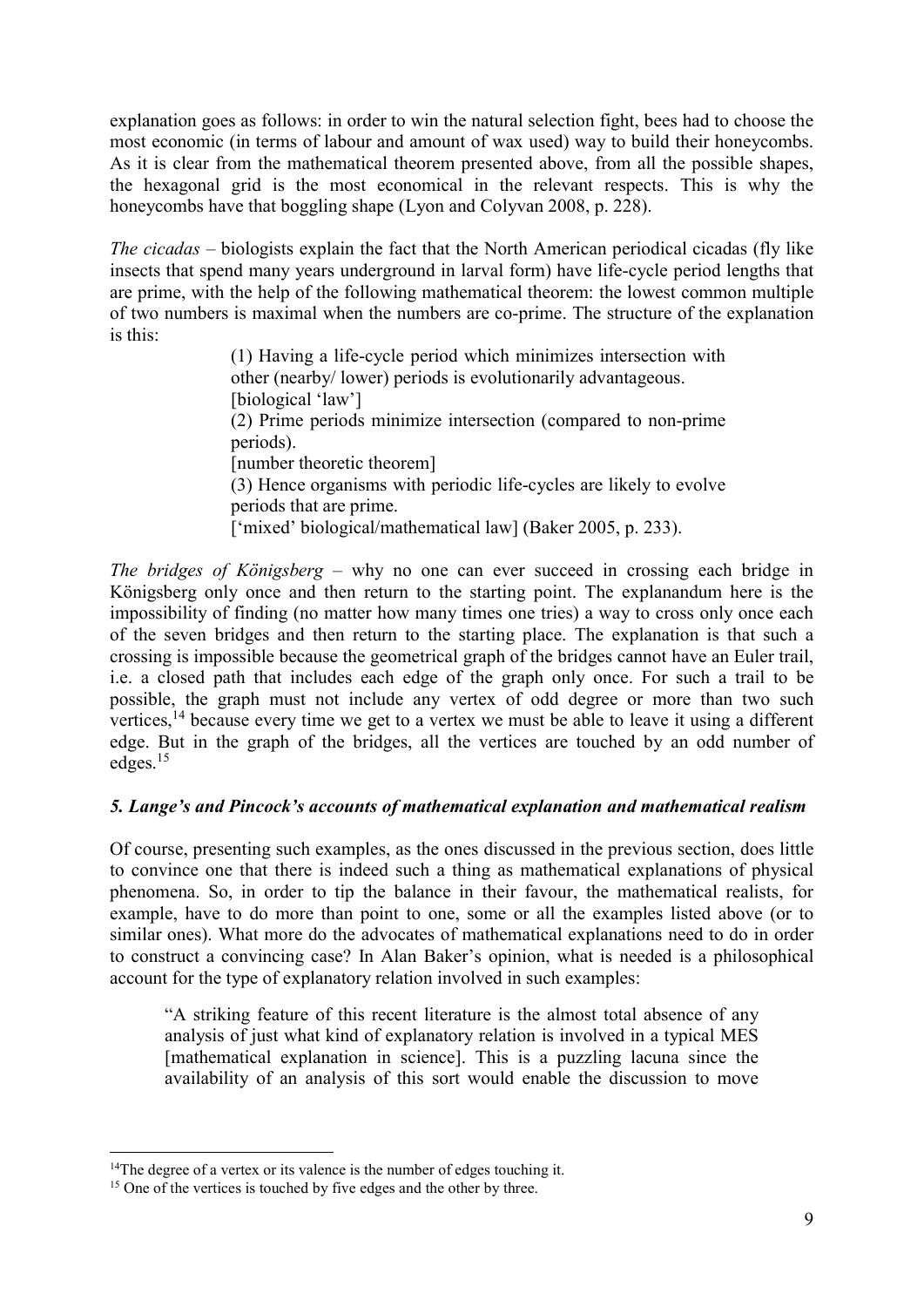beyond the trading of intuitions about individual candidate cases of MES" (Baker 2012, p. 3-4).<sup>16</sup>

 Lange (2013) and Pincock (2015) use a piecemeal approach to explanation to obtain such accounts. My aim in the rest of this section is to argue that, despite what may seem as evidence to the contrary,  $17$  Lange's and Pincock's accounts of what makes some mathematics using scientific explanations distinctively mathematical are useless in the context of the recent debate in the philosophy of mathematics between the realists and nominalists.

 In Lange's view, a "distinctively mathematical explanation" is one that works by exploiting "what the world is like as a matter of mathematical necessity" (Lange 2013, p. 496). In order to get to his account, Lange uses a piecemeal approach to explanation. He starts his discussion (step 1) by presenting some examples of what he considers to be "scientific explanations that are mathematical in a way that *intuitively differs profoundly* from ordinary scientific explanations employing mathematics" (p. 486, my emphasis). After that he discusses what sets apart these explanations (steps 2 and 3). What characterizes such cases is not the fact that they fail to cite the explanandum's cause, because some of them do specify such causes (pp. 493, 495). It is also not the fact that they incorporate a mathematical explanation in mathematics, as Steiner (1978) suggested, because none of Lange's examples fit this account. And it is not even the fact that they are "carried out by essential appeal to mathematical facts" (Mancosu as quoted in Lange (2013, p. 491)) because this criterion is not restrictive enough in Lange's opinion. In the end (step 4) Lange offers an account of how these explanations work: a distinctively mathematical explanation works by "showing how the explanandum arises from the framework that any possible causal structure must inhabit, where the 'possible' causal structures extend well beyond those that are logically consistent with all of the actual natural laws there happen to be" (p. 505).

 Take, for example, the case of crossing the Königsberg bridges. In Lange's opinion, unlike the usual scientific explanations, this explanation doesn't get its explanatory power from revealing something about the world's causal structure. What it does is to show that crossing the bridges in that particular way is mathematically impossible, and the fact that it is so explains why no trial to find such a path will ever succeed. So, the explanation is mathematical because it "exploits what the world is like as a matter of mathematical necessity" (Lange 2013, p. 496).

 Pincock (2015) uses a similar piecemeal approach as Lange (he dubs it the case-driven approach) but he comes up with a very different account. In Pincock's view, a mathematical explanation is an abstract explanation. Since he favours an ontic conception of explanation, he takes abstract explanations as those explanations that describe an abstract dependence relation which obtains in the world and is completely objective. He starts by discussing Almgren and Taylor's alleged explanation of Plateau's laws for soap-film surfaces and bubbles – "a case that has been *identified as an explanation by expert practitioners*" (Pincock 2015, p. 858, my emphasis). In this case, we start by showing how soap films can be taken as instances of almost minimal sets and then prove that this requires the soap films to obey Plateau's laws. "This explained why Plateau's laws held for actual soap films and soap bubbles due to the

<sup>16</sup> For a similar remark, see Molinini (2016, p. 418).

<sup>&</sup>lt;sup>17</sup> Lange (2013) and Pincock (2015) both make it clear that the ontological dispute in the philosophy of mathematics is irrelevant for their discussion. So, why am I assessing their contributions to it? For two reasons. First of all, the mathematical realists can try nonetheless to use these results to support their position by reasoning along the lines sketched here. Second of all, our interest in not with the actual contribution, but is with bringing to light some of the problems faced by the piecemeal approach and I believe that a good way to do this is by looking at these papers from the perspective of this dispute in the philosophy of mathematics. One can still wonder whether it isn't more appropriate to show what is wrong with a case of a piecemeal approach actually aimed at contributing to this dispute. From what I know, there is no such thing to be found in the literature.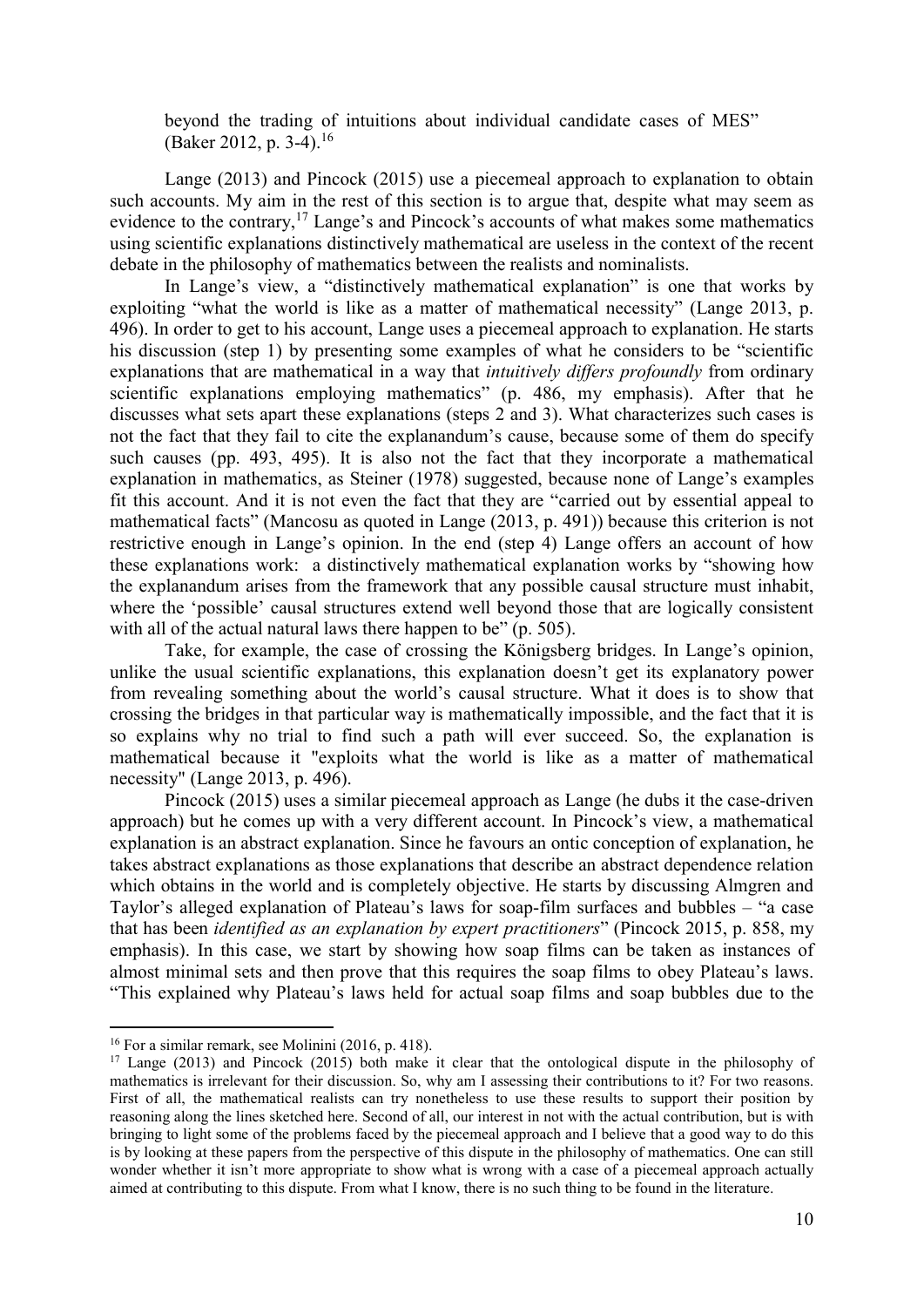intimate connection between these physical systems and the mathematical model" (p. 865). The next step is to account for this "intimate connection." Pincock takes it to be an abstract dependence relation that is explanatory pretty much in the same way as a causal dependence relation.

 Does this help in any way the mathematical realists in their debate with the nominalists? Apparently it does. As we said above (section 3.1.), the main idea behind the new indispensability argument is that it is possible to argue for the existence of mathematical entities by using the same type of argument that the scientific realists are using in favour of their position. All is needed for that is to show that there are scientific explanations in which mathematics plays an indispensably explanatory role. One way to do this is to argue that, in some cases of scientific explanations using mathematics, the mathematical part is indispensably explanatory because removing it (or trying to replace it) destroys the explanations. There is a problem with this argumentative strategy, though: it leaves open for the nominalist the possibility to reply that, even though mathematics is indeed indispensable in the cases discussed, it doesn't play an explanatory role, but it has other function. An apparently better strategy – one that seems to get rid of such problems – is to give an account for the explanatory relation that (allegedly) holds between mathematics and the physical phenomenon in cases as the ones presented above.<sup>18</sup> But this is exactly what Lange and Pincock did in their papers. So, yes, we can consider that Lange (2013) and Pincock (2015) make a significant contribution to the recent ontological dispute in the philosophy of mathematics by providing an important support to the mathematical realists.

 There is a big problem with this way of assessing the importance of Lange (2013) and Pincock (2015) for the recent ontological dispute in the philosophy of mathematics, namely that it overlooks a key aspect of this debate: the complete lack of agreement about the cases that are discussed. If we take this into consideration, we can show that Lange's and Pincock's approaches are either question begging or useless, depending on the type of disagreement one is concerned with.

 We can distinguish between two types of disagreement common in the recent philosophical discussion of the problem of mathematical explanations of physical phenomena. First of all, there is the disagreement between realists and nominalists about whether we are dealing or not, in the cases under discussion, with examples of scientific explanations and, if this is the case, whether mathematics plays indeed a genuinely explanatory part in them – the nominalists typically argue that the examples provided by the mathematical realists are not cases of mathematical scientific explanations. Second of all, there is disagreement among the advocates of mathematical explanation about which examples are special and which are just regular scientific explanations. In this case there is agreement about the existence of a class of special mathematics using scientific explanations, but not about the examples that belong to that class. In the first case there is no agreement about the existence of mathematical explanations; in the second case we have such an agreement, but we lack consensus about what characteristic features these explanations have.

 Using a piecemeal strategy to account for mathematical explanations in a context in which there is disagreement of the first type amounts to begging the question against the nominalist. There are many philosophers who argue that there is no such thing as mathematical explanations of physical phenomena (e.g. Melia (2002), Daly and Langford (2009), Saatsi (2011)). So, in order to help the mathematical realist in this context, what is needed is a way to show that the examples presented are indeed cases of scientific explanation and that mathematics plays a genuinely explanatory part in them. But the piecemeal approach completely bypasses these problems. In this approach to thinking about explanation, the

<sup>&</sup>lt;sup>18</sup> See also footnote 7 above.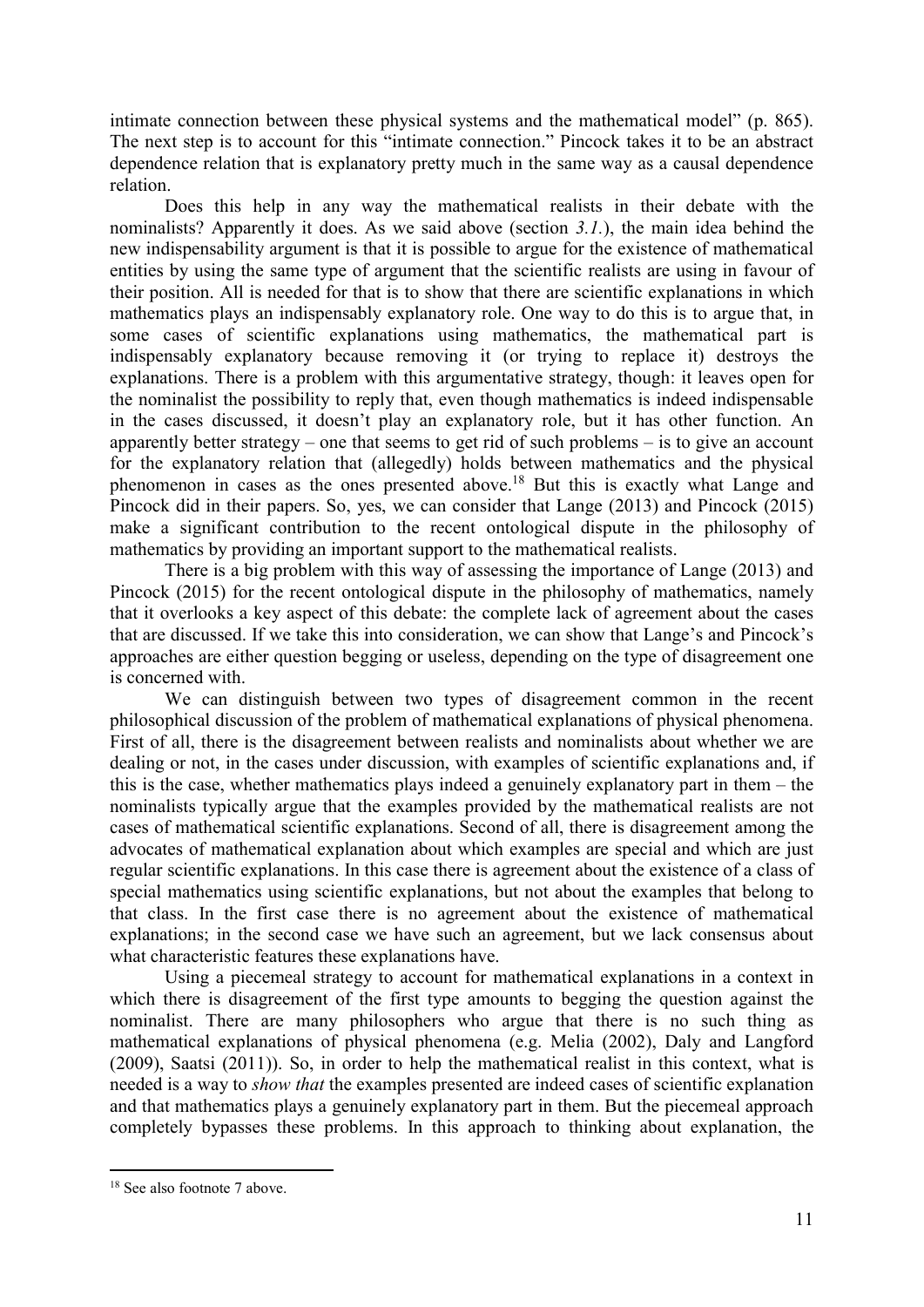examples discussed are somehow taken (Lange appeals to intuition for this and Pincock to the testimony of expert practitioners) from the start as special mathematics employing cases of scientific explanations, i.e. the starting point is exactly what the mathematical realists need to show to be the case in order to answer to the nominalists. So, if one intends to use Lange's and Pincock's accounts in this dispute all she will manage to do is to beg the question against the nominalist.

 Someone can point out that the next steps in a piecemeal approach (especially step two) are meant to bring to light the characteristic features of the cases under discussion. So, it should, in principle, count as *showing that* these cases are not only apparently different, i.e. that we are indeed dealing with special cases of mathematics using scientific explanations (Lange (2013), for example, takes his analysis to show how the examples presented "differ from ordinary scientific explanations that use mathematics and how do they succeed in explaining" (p. 492)). Also, in Pincock (2015) the main task is that of determining what features can be taken to characterize explanations such as Almgren's and Tylor's). The problem is that this is helpful only to the unlikely extent that the nominalists share Lange's intuitions about the cases or agree with Pincock's reliance on and interpretation of what the expert practitioners are saying. Otherwise, all that their analysis can be taken to do is to show what characteristic features some cases of mathematics using scientific (non-explanatory) practice have, because there is no independent reason for taking such features as explanatory other than the fact that we decided/agreed from the start that we are dealing with genuine cases of scientific explanations.

 The piecemeal strategy is not of much help for dealing with the problem of mathematical explanations even if used in a context in which there is agreement about the existence of a class of special mathematics using scientific explanations, because here too we can find disagreement about the examples – which should and which shouldn't be included in this class. Baker (2005), for example, is not happy with Colyvan's (2001) meteorological example, and Lange (2013) dismisses both Baker's cicada example and Lyon and Colyvan's (2008) honeycomb example. If there is no agreement about the starting cases, there will be no agreement about the account that is obtained with the help of the piecemeal approach and so such an account will be useless – it will not convince the nominalists and it will not be taken seriously by the other advocates of mathematical explanation.

# 6. Are there non-causal scientific explanations?

 $\overline{a}$ 

Lange (2013) and Pincock (2015) both provide accounts for what makes mathematical explanations different and how they succeed in explaining, but, for the reasons discussed in the previous section, these accounts are useless in the context of the recent explanation related ontological debate in the philosophy of mathematics. What about the debate over the existence of non-causal scientific explanations? The problem of mathematical explanations is of central importance for this debate also. Is Lange's and Pincock's way of dealing with it more suited for this context? I believe it is, because in this context agreement over the cases or the lack of it is no longer a concern. All that those who are discontent with the causal account need to do in order to challenge it is to construct a plausible case for considering that there are non-causal explanations and then let the burden of proof fall on whoever doesn't agree with it.<sup>19</sup> The most straightforward way to do this is by using a piecemeal approach and reason along the following lines:

<sup>&</sup>lt;sup>19</sup> Someone can wonder at this point why such a strategy is good here, but something similar cannot work in the context of the ontological debate discussed above, i.e. why the mathematical realists cannot use the piecemeal approach and then let the burden of proof fall on the nominalists. As I see it, it all depends on one's aim. If the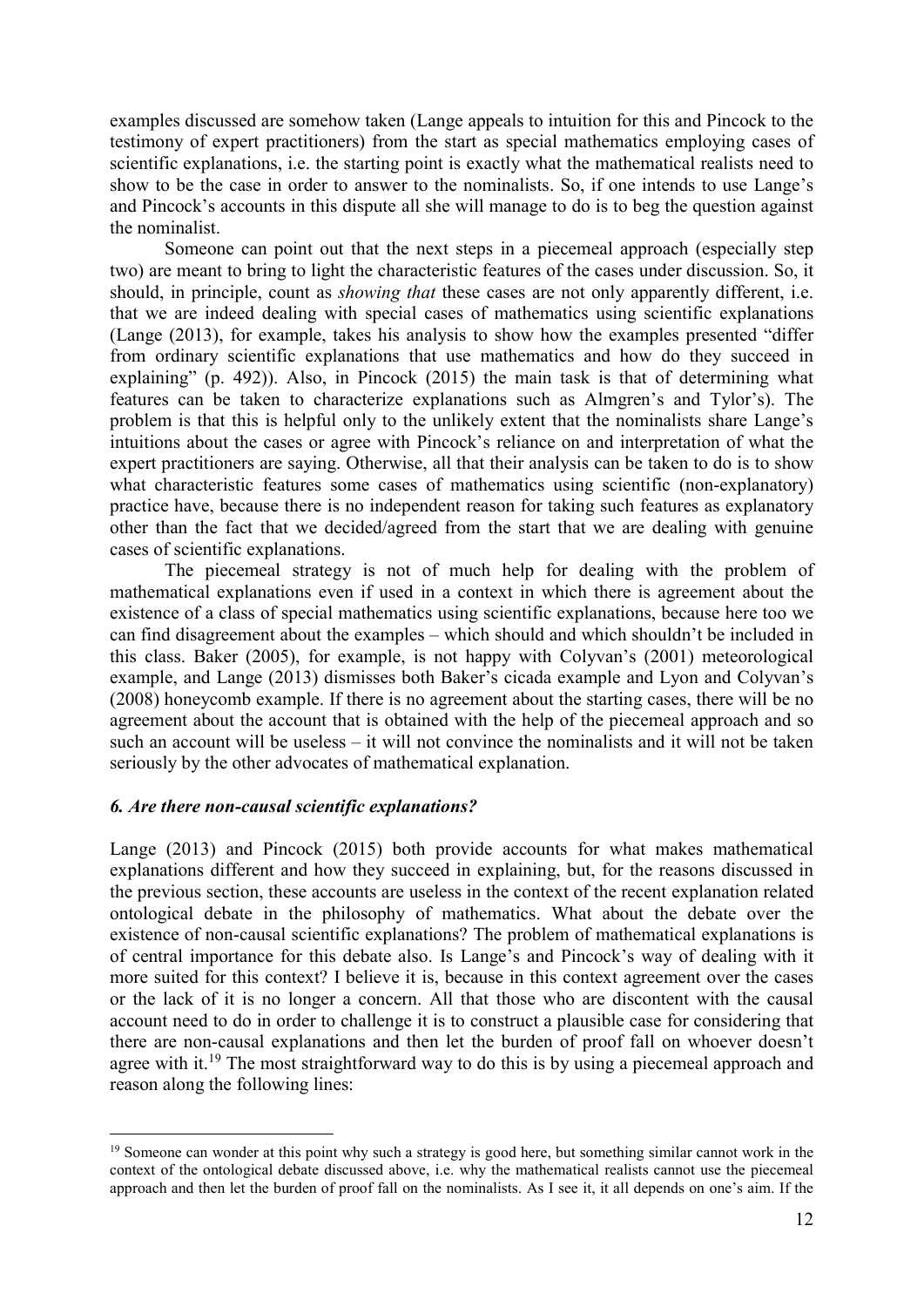- 1. The most popular account of scientific explanation take it as being essentially linked with causal relations.
- 2. But there are examples in which physical phenomena is explained some other way than by pointing to the chain of events that led up to it.
- 3. Therefore, in such cases other relations than the causal ones have to be taken as explanatorily relevant.<sup>20</sup>

 But this is, in part, exactly what Lange and Pincock are doing in their papers. So, unlike the ontological dispute in the philosophy of mathematics, this is a far more appropriate context against which to try to understand and assess their contributions.

 The question that will preoccupy us in the rest of this section is whether Lange and Pincock manage to construct convincing cases for thinking that there are non-causal mathematical explanations. My aim is to argue that they fail to do this. In order to dismiss a piecemeal case for non-causal explanations, one has to argue that the examples presented in support of this case are not genuine scientific explanations, but, obviously, without resorting for this to the fact that they don't work by describing causal relations.

 Let's start with Lange (2013). In his case it can be argued that the examples he discusses are not of explanations, but of justifications. This is problematic for several reasons. First of all, it casts great doubt on the adequacy of the explanation identification tool used by Lange. Also, his account becomes dubious: he claims that the examples he analyses are cases of scientific explanation that are mathematical in a different way than ordinary mathematics using scientific explanations; but since they are in fact something else, there is no wonder that he finds that there is a fundamental difference between them and "other" scientific explanations. The worst part is that it doesn't seem to be a way out of this situation that doesn't make the approach circular.

 Lange gives several examples of what he considers to be distinctively mathematical scientific explanations. Between these, the division of toys, the trefoil knot and the bridges in Königsberg examples. The problem is that, in each of these examples, the justification for believing that things stand in that particular way comes after and as a consequence of the mathematical reasoning. How do we know that the bridges in Königsberg cannot be crossed in that particular way, or that the trefoil knot *cannot* be untied or that one *cannot* distribute evenly five toys among three children? The mathematical facts in these examples are not used to answer a "why is x the case?" type of question, but a "why should we believe that x is the case?" question. What Euler did, for example, in the bridges of Königsberg case, was not to give an explanation but to provide a powerful justification for believing that it is impossible to find a route that would allow one to cross all the bridges only once. That this is so was not known independently before Euler's treatment of the problem – it was at most suspected. The same goes for other similar cases: we don't explain why a trefoil knot cannot be untied by showing that it is distinct from the unknot, but we justify the belief in this impossibility; and by pointing to the mathematical fact that twenty-three cannot be divided evenly by three we don't explain why a particular attempt will fail but we give reasons for believing that it will fail. So, what Lange takes as being distinctively mathematical explanations are actually mathematical justifications. But then he chooses a bad starting point in his piecemeal approach to the problem of mathematical explanations and this compromises his entire

-

aim is to tip the scales in favor of one of the sides in a debate, then trying to do this by assuming from the start the very thing around which the debate gravitates can only end in question begging. If, on the other hand, the aim is only to challenge a preexistent account by coming up with cases that (apparently) are not accommodated by it, as I take it to be the case with the second debate, then it makes sense to appeal to a shift of burden of proof kind of strategy.

 $20$  This is very similar with the way Batterman and Rice (2014) present their argumentative strategy against the "common features account of what makes a model explanatory" (Batterman and Rice 2014, p. 350).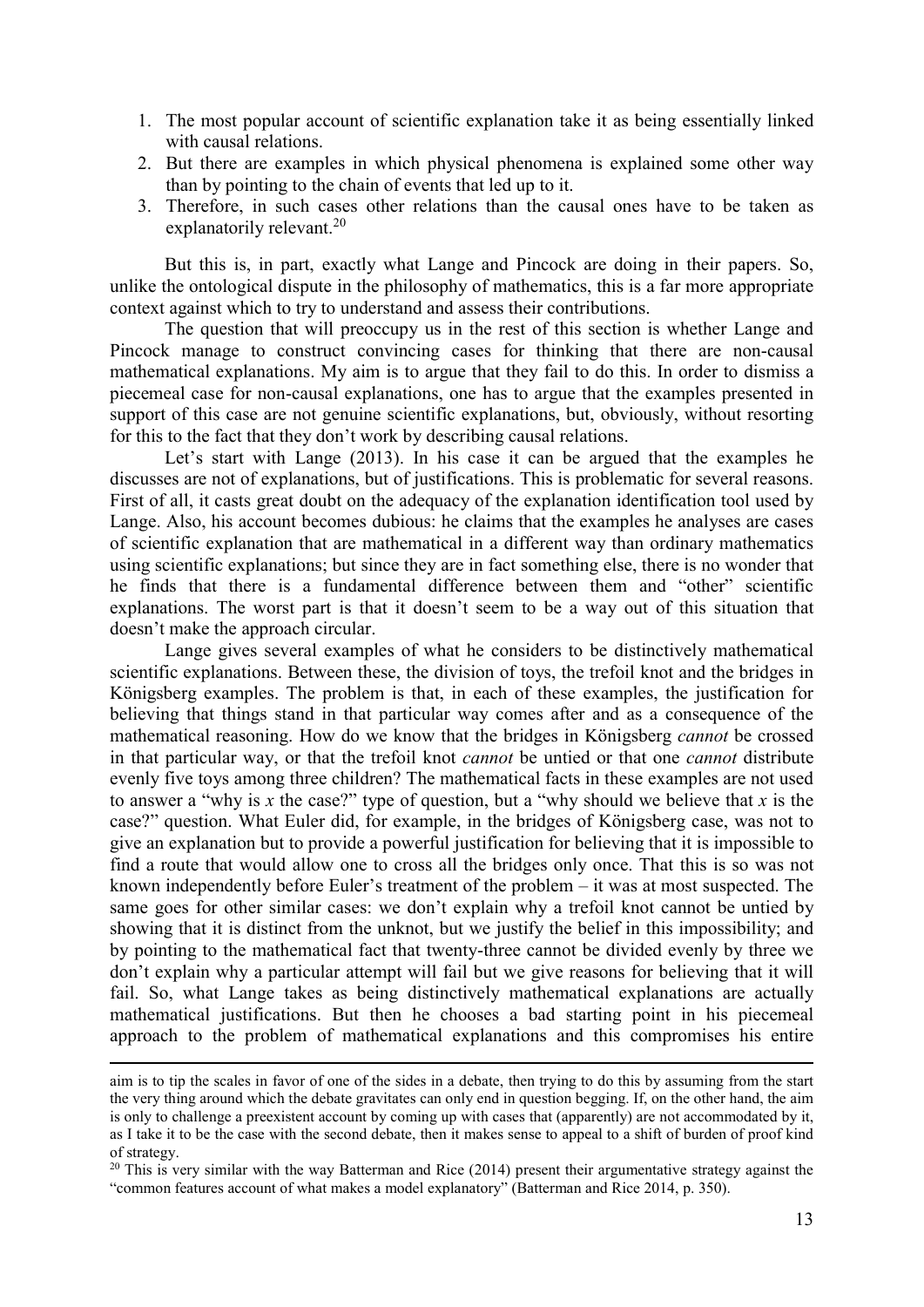account. This may not make a lot of sense to someone who adopts something resembling Hempel's symmetry thesis: every explanation is a potential prediction<sup>21</sup> and every prediction is a potential explanation (Hempel 1965, p. 234 and p. 367). Of course, we can find in the literature plenty reasons for rejecting such a thesis<sup>22</sup> and even Hempel expresses doubts about the second part (p. 367). As Kim (1964) argues, "there are important conceptual differences between explanation on the one hand and predictive and retrodictive arguments on the other, and these differences have some interesting consequences" (p. 361). Between them, we can count the fact that – against what is stated in the first part of the symmetry thesis – there are explanations that lack predictive power (i.e. explanations of phenomena that could not have been predicted before they actually occurred) like e.g. the explanation for earthquakes. There are also problems with the second part of the thesis. This is usually exemplified in the literature with cases such as the flagpole, the barometer and the tides (Salmon 1989, p. 47). So, pace Hempel, justifications and explanations are not always different sides of the same coin. This doesn't mean, though, that there are no justifications that can be potential explanations. So, it may seem that there is nothing wrong with Lange's account – if it can be shown that the cases he discusses belong to this category. In order to do this, he needs to show that the information used in these cases can also be explanatorily relevant. But this doesn't work at all well with a piecemeal approach (remember that in such an approach the task is to show how the cases discussed succeed in explaining, not that they are successful in this regard (see section 2)). This, first of all, because, for a piecemeal approach to make sense, the starting cases have to unequivocally be cases of explanations, otherwise the account developed would be unacceptable (it makes no sense to develop an account about what characterizes e.g. a certain type of plant when we have no idea whether the thing under consideration is indeed a plant). Now, the worst thing one can do in this situation is to try to use the account arrived at to remove the doubts about the starting cases. This would, of course, make the approach circular. So, I see no way for Lange to do what is needed to save his account – i.e. show that the starting cases are cases of justification that can be potential explanations.

There is something else problematic with Lange's account.<sup>23</sup> As we said above, in Lange's view a distinctively mathematical explanation works by showing that the fact to be explained is more than physically necessary, it is mathematically so. But is showing that a phenomenon is more than physically necessary equivalent to providing an explanation for it? Before attempting an answer, I think it is instructive to look for a second at another problem: when does something stand in need for an explanation? This topic has drawn very little attention, so there are not many accounts in the literature; but many philosophers<sup>24</sup> seem to adopt a sort of surprise account of the need for explanation: something is in need of an explanation if it is surprising,  $2^5$  i.e. if we have reasons to believe that it would not be the case.<sup>26</sup> Now, since in the case of necessary truths there are no reasons for believing that things could have been otherwise, they are not surprising and so  $-$  if we accept this view about the

<sup>&</sup>lt;sup>21</sup> A prediction can be taken as an *ex-ante* justification (see Schurz (1995, p. 438).

<sup>&</sup>lt;sup>22</sup> See for example the discussion in Rescher (1958), Kim (1964), Salmon (1989) and Schurz (1995).

<sup>&</sup>lt;sup>23</sup> What follows should not be taken as a further argument against Lange's account, but only as an attempt to show that there are strong reasons to consider it strange.

<sup>&</sup>lt;sup>24</sup> For example Peirce (1908/1968), Hempel (1965), Laudan (1977), Berkovski (2002), Baker (2011), and Schupbach and Sprenger (2011).

<sup>&</sup>lt;sup>25</sup> See for example Schupbach and Sprenger (2011, p. 108): "a hypothesis offers a powerful explanation of a proposition, in this sense, to the extent that it makes that proposition less surprising."

 $26$  Hempel, for example, says that "explanation-seeking questions of the standard type 'Why is it the case that p?' are often, though by no means invariably, prompted by the belief that p would not be the case – a belief which, again, may seem to the questioner to be more or less strongly supported by certain other empirical assumptions which he accepts as being true." (Hempel 1965, p. 429)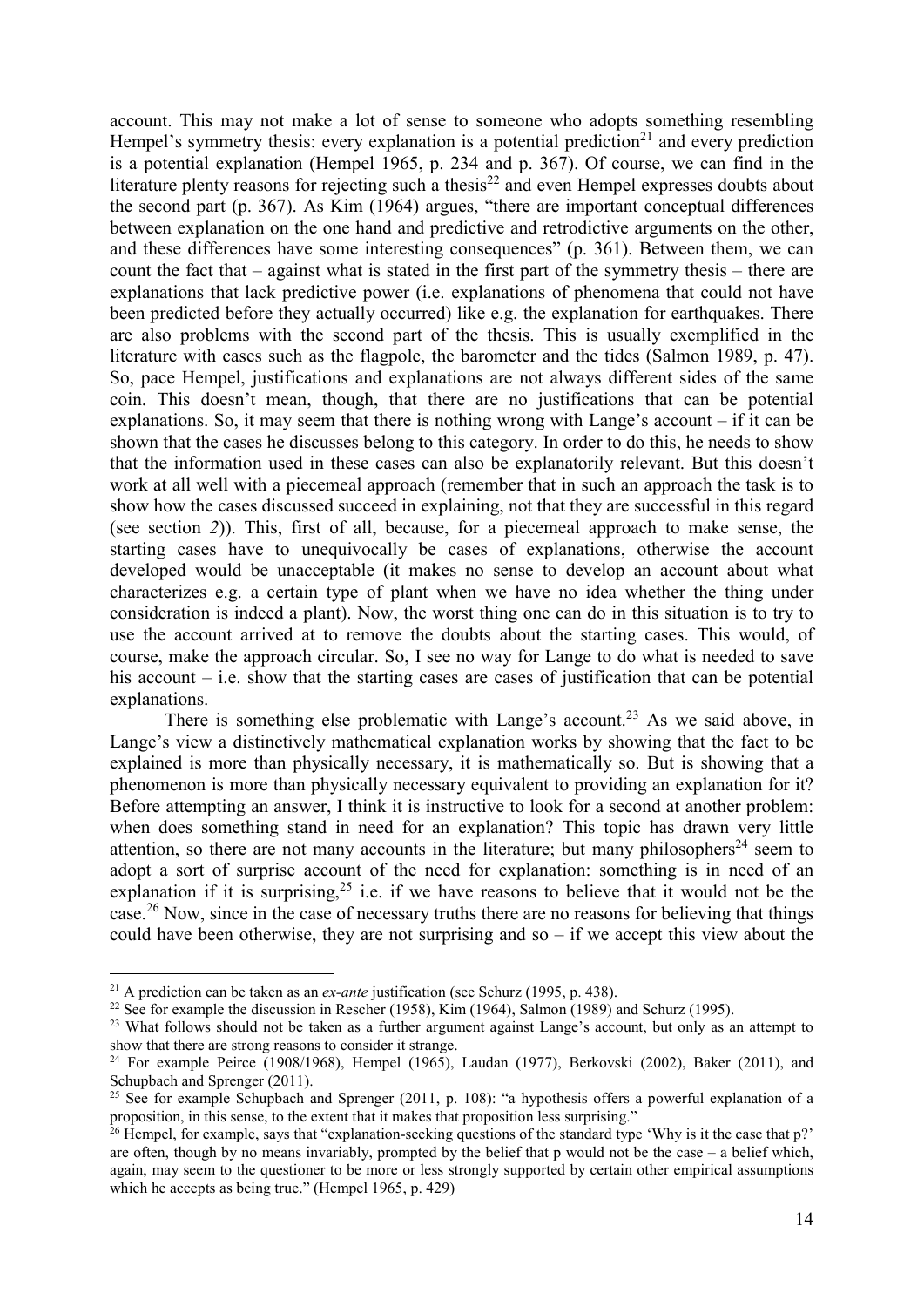need for explanation – they are not in need of explanation. Starting from here, we can give a negative answer to our question, because showing that something happens or cannot happen as a matter of mathematical necessity is better taken as a dismissal of the search for an explanation rather than as a way of providing an explanation. This means that Lange's account – granted we adopt a surprise account of the need for explanation (or something related to it)<sup>27</sup> – instead of being an account about how distinctively mathematical explanations work, can be better taken as a strategy for dismissing the need for explanation in some cases.

 In conclusion, what Lange does is this: he misidentifies some examples of mathematical justifications as cases of mathematical explanation and then he proceeds to give an account of what makes such cases distinctively mathematical scientific explanations which for many may look more as a way of showing that in such cases there is no need for explanation. \*\*\*

 We said above that one way to argue against a piecemeal case for non-causal explanations is to try to show that the examples used to support such a case are not genuine scientific explanations. But what can we do if someone adopts a sort of rigid attitude towards these examples, i.e. takes any attempt at showing that these examples are not scientific explanations as a violation of the piecemeal methodology? This is exactly what Pincock does. The case study discussed in Pincock (2015) is that of the alleged explanation for why Plateau's laws hold for actual soap films/bubbles provided by Almgren theory of  $(M, \epsilon, \delta)$ minimal sets (including Taylor's proof that these sets satisfy Plateau's laws). As Pincock draws the attention repeatedly, there is not much that one can say against this case, because trying to reject that we are dealing with a genuine explanation amounts to a violation of the "case-driven methodology. It is expert practitioners who should guide our judgements on cases and influence our philosophical theory of explanation" (p. 870).

 There is a way, though, to question the example while still playing by the rules of Pincock's case-driven game, namely by arguing that the 'expert practitioners' themselves are not really taking such a case to be an example of explanation. I believe we can show that this is the case with the example discussed by Pincock. The explanandum in this example is supposed to be the fact that the soap film/bubble systems obey Plateau's laws. What would explain such a fact? In Pincock's opinion this fact is explained by the theory of  $(M, \epsilon, \delta)$ minimal sets as developed by Almgren and Taylor. The alleged explanation can be decomposed into three parts:<sup>28</sup> a definition of a mathematical analogue for soap films and soap bubbles; a derivation of Plateau's laws about the way surfaces meet, starting from the assumption that we deal with smooth surfaces with a finite total area; a proof that every soapfilm-like or soap-bubble-like geometric configuration is composed of smooth surfaces whose total area is finite. This does seem to accurately represent the structure of Almgren and Taylor 1976 paper, except for one crucial detail. In their paper, Almgren and Taylor's aim to "demonstrate how a few observations concerning the way in which soap films and soap bubbles are free to change to decrease their energy form the basis of a mathematical model of soap-film-like and soap-bubble-like configurations of surfaces" and so, to show that "the areaminimizing principle alone is sufficient to account for the overall geometry of soap films and soap bubbles" (Almgren and Taylor 1976, p. 93). They do not undertake the task of explaining why soap film/bubble systems obey Plateau's laws.

 $27$  This account has been criticised recently in Grimm (2008) and Wong and Yudell (2015), but the alternative accounts proposed in these papers are far from making things better for Lange. For lack of space I will refrain from entering into details here.

<sup>&</sup>lt;sup>28</sup> Pincock (2015, p. 861) attributes this way of presenting the 'explanation' to Almgren and Taylor (1976).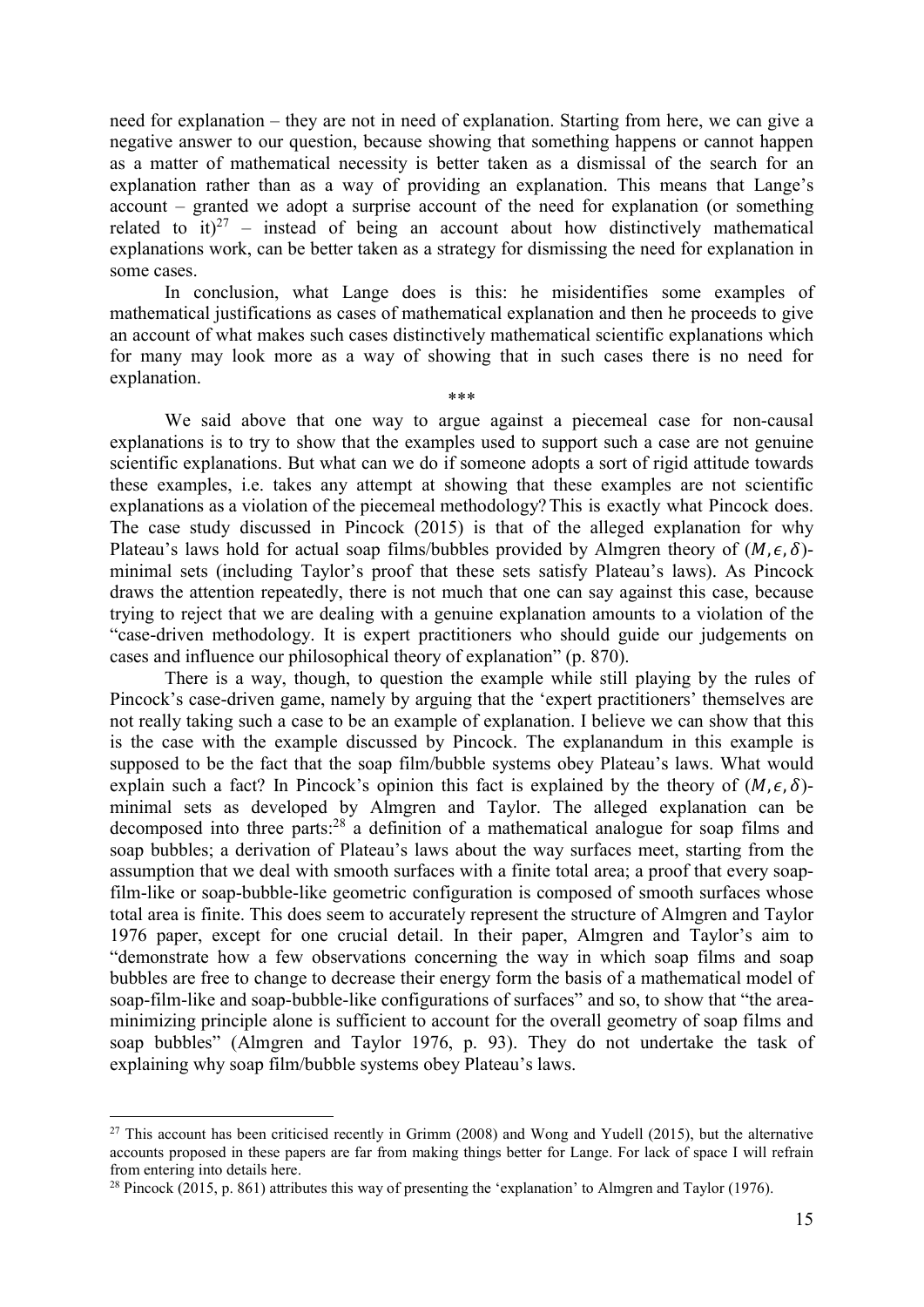According to a physical principle governing the behaviour of soap films and soap bubbles, a physical system tends towards the state of lowest energy, so it preserves a certain configuration only if it cannot easily alter it to one with less energy. In the case of soap films/bubbles, this principle is related to a physical system's tendency to minimize its surface area. The surface energy (tension) of a soap bubble is the result of the unbalance of the attractive forces between molecules at the boundary of the surface of the liquid. In the absence of gravity and differences in air pressure, the existence of these unbalanced forces produces an interesting effect: a liquid's surface turns into (sort of) an elastic membrane that tends to minimize its area and so its surface energy. Almgren and Taylor capture this areaminimizing principle in mathematical terms this way: a geometric arrangement of twodimensional surfaces attached to a frame or enclosing one or more regions of space is soapfilm-like, respectively soap-bubble-like if it cannot be forced to have a smaller area by any small deformation that leaves the frame fixed and/or that doesn't alter a region's volume (p. 85). In order to show that the mathematical model created with the help of this principle accurately represents the manner in which actual soap films/bubbles are formed, two things have to be shown: that given a frame or the volume of some region of space being specified, there are soap-film-like and soap-bubble-like configurations of mathematical surfaces spanning that frame or enclosing that region, and, secondly, that any such configuration of surfaces conforms exactly to the Plateau's laws. Almgren and Taylor managed to prove that this is the case, and this is what they discuss in their 1976 paper.

 As it is obvious – I hope – from this short presentation, this has nothing to do with explaining why the actual physical systems obey Plateau's laws. Nowhere in their paper Almgren and Taylor claim otherwise. Taylor's proof that for two-dimensional  $(M, \epsilon, \delta)$ minimal surfaces in  $\mathbb{R}^3$  there are only two possible kinds of singularities (i.e. those discovered experimentally by Plateau) is taken as showing only that these surfaces provide a good mathematical model for soap films and soap bubbles and not that it explains something about these physical systems.<sup>29</sup> Why would Pincock claim otherwise?

 Actually, Pincock doesn't credit Almgren and Taylor with taking their mathematical theory as explaining something about the actual soap films and soap bubbles, but gives the following quote from Frank Morgan:

> "Physical surfaces such as soap films often consist of pieces of surface meeting along whole singular curves. These curves, although not part of the given boundary, unfortunately count as boundary for rectifiable currents. Explaining the structure of soap films required a new theory of  $(M, \epsilon, \delta)$ -minimal sets developed by F. Almgren and J. Taylor" (Morgan 1996, p. 376, my emphasis).

 I believe that taking Morgan's claim at face value is a mistake. Morgan asserts this in the context of his discussion of the problem of finding an inclusive definition for a general surface in  $\mathbb{R}^3$ . The best contender for providing such a definition is the theory of rectifiable currents.<sup>30</sup> There is a problem, though: rectifiable currents do not allow surfaces that are nonorientable, but many surfaces, such as the Möbius strip, are not oriented. Also, as Morgan

<sup>&</sup>lt;sup>29</sup> Pincock has a different opinion. According to him, "Taylor's purely mathematical proof established that the almost minimal sets satisfy Plateau's three laws. This explained why Plateau's laws held for actual soap films and soap bubbles due to the intimate connection between these physical systems and the mathematical model." (2015, p. 865) But Taylor doesn't say anything like this. A philosopher can, of course, take the relation of instantiation as an explanatory relation and argue that a model, due to its "intimate connection" with the modeled physical system, explains something about it. But that is arguably far from what a mathematician would say and is definitely not something that Almgren and Taylor are saying.

<sup>&</sup>lt;sup>30</sup> A rectifiable current is a current (i.e. a linear functional on differential forms) associated to a rectifiable set.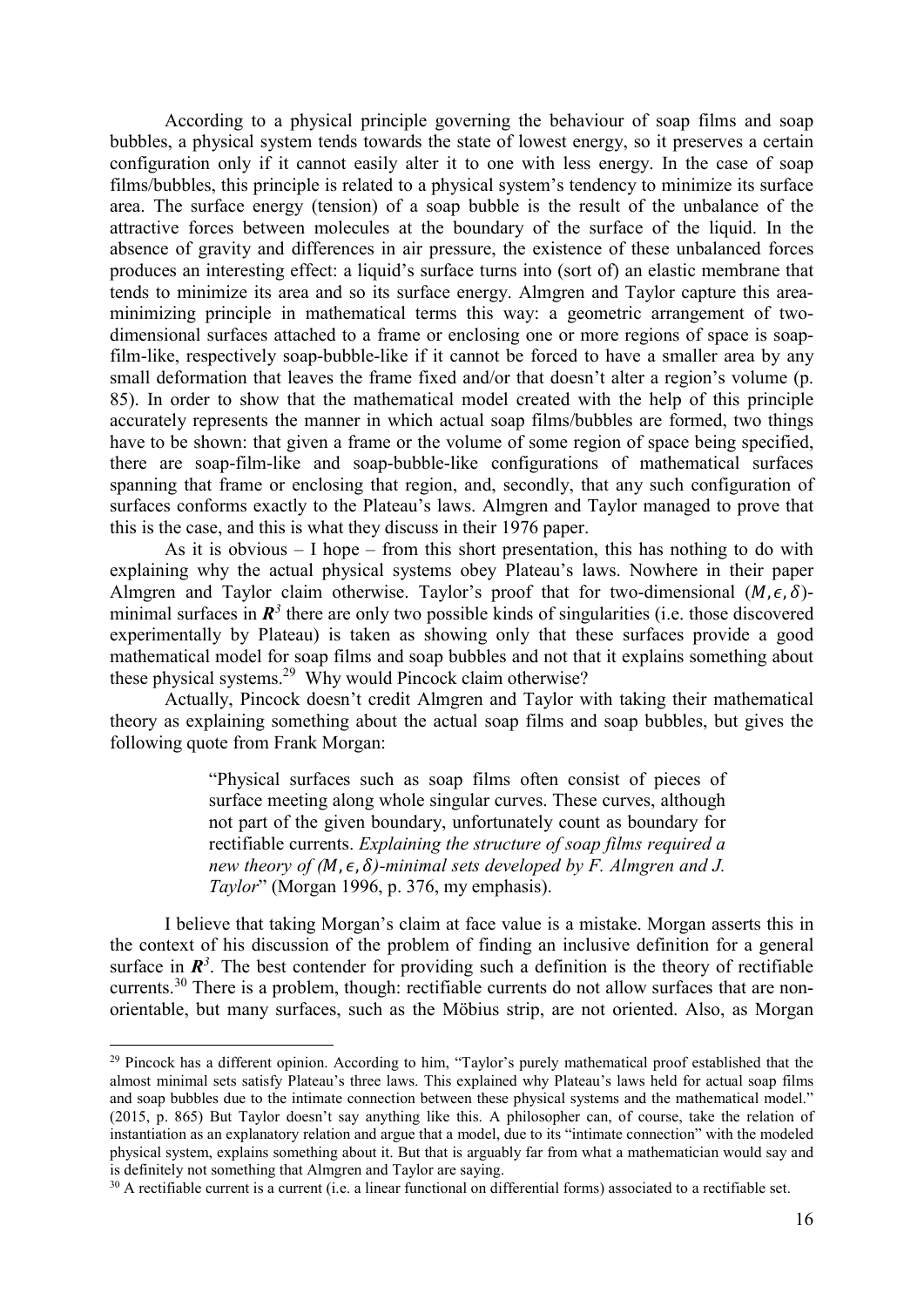remarks in the above quote, the curves along which surfaces such as soap films meet count as boundary for rectifiable currents. In order to tackle these issues, new theories have been developed. Among them, the one that seems to best *model* the kind of surfaces which arise in soap films and soap bubbles is Almgren and Taylor theory of  $(M, \epsilon, \delta)$ -minimal sets. I take this to be the meaning of Morgan's claim. By "explaining" he means constructing a model. If we look carefully at the broader context, we realize that it wouldn't make sense for him to say that the theory of  $(M, \epsilon, \delta)$ -minimal sets is required for explaining something about the actual physical systems.

 Remember that the problem here is that of determining if the expert practitioners explicitly take this case as an explanation for why soap films/bubbles obey Plateau's laws. The point in doing this is that of finding out if it is possible to apply a case-driven accounting strategy to it. As I argued above, neither Almgren and Taylor, nor Morgan take the theory of  $(M, \epsilon, \delta)$ -minimal sets as explaining something about soap films or soap bubbles, so Pincock uses a bad starting point for his case-driven accounting methodology and this compromises his entire account.

#### 7. Problems with the piecemeal approach

The piecemeal approach is a relatively new but fairly widespread strategy for dealing with explanation related philosophical topics. But how good is it? Until now I tried to make a little bit clearer what this approach amounts to (section 2) and how important it is (and can be) in recent philosophy (section 3). I also drew attention to how it can go wrong if it is misused. We have seen (section 5) that if one tries to use such an approach in the context of a dispute in which there is strong disagreement about the explanatory worth of the cases discussed – as it happens in the recent ontological dispute in the philosophy of mathematics – it will degenerate into question begging. But, even when used in a more appropriate context, this approach is not problems free (section  $6$ ). The most important problem plaguing such an approach has to do with the correct pre-theoretic identification of something as an explanation (we have seen that both Lange and Pincock used bad starting cases in their piecemeal approaches to the problem of mathematical explanations). As we said above, in a piecemeal approach we start from a case that has been somehow identified as an explanation and then we proceed to bringing to light its characteristic features and to constructing an account for the type of explanation it exemplifies. But the characteristic features of such a case have to do with its explanatory power only to the extent that the case is a genuine example of scientific explanation, and the account constructed at the end is an account of how such explanations succeed in explaining to the same extent. So everything depends in such an approach on managing to correctly identify as explanatory those aspects of the scientific practice that are indeed so. The crucial question that anyone who wants to use a piecemeal approach to thinking about explanation has to answer then is this: what can be reliably used to identify something as an explanation? This is not a trivial task! My aim here is to analyse three answers to it and show why they are not good. We already encountered two of these in our discussion of Lange's and Pincock's papers: intuition and the testimony of expert practitioners. Beside them, I will discuss one other contender that, even though not used (as far as I know) in the literature, is important because of its relation with the testimony of expert practitioners: the feeling of understanding.

#### 7.1. Intuition

Can we rely on intuition for distinguishing between the genuinely explanatory and the other parts of the scientific practice? Lange (2013) reserves a special place for intuition in his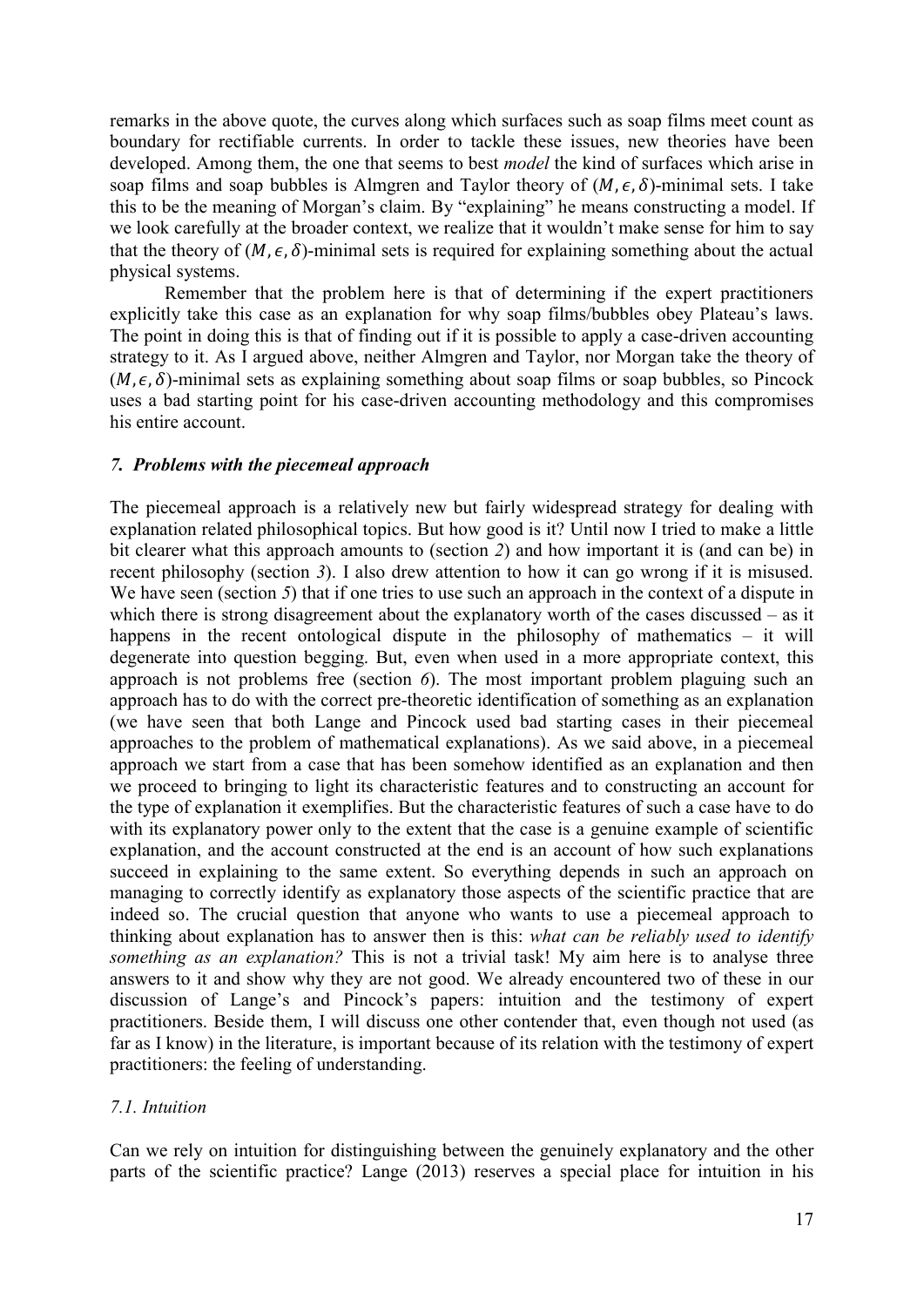endeavour to characterize the distinctively mathematical scientific explanations. Also, a closer look at the literature reveals that intuition is indeed taken by many to play an important (even if only backstage) role in guiding the (front stage) discussion on explanation. It is usually considered, for example, that the DN-model of explanation failed because it did not "capture the *intuitive relation of explanatory relevance*" (Hitchcock 1995, p. 304, my emphasis) and so it allows for "derivations which are intuitively non-explanatory to meet the conditions of the model" (Kitcher 1981, p. 508, my emphasis). And so we can say that an important (if not the main) task on the agenda of many philosophers preoccupied with accounting for scientific explanation seems to be that of capturing the intuitively explanatory judgments encountered in a scientific context.<sup>31</sup> This suggests that many philosophers may agree with the following thesis:

# I: something is an explanation or has explanatory value if it intuitively seems this way.

 There are obvious problems with this thesis, the most important one for our discussion having to do with the fact that intuition is notoriously unreliable. In our discussion this surfaced in section 6, where we have seen that Lange's reliance on intuition in delimiting from ordinary scientific explanations that use mathematics those examples of scientific explanation that are distinctively mathematical made him take some cases of mathematical justification as examples of mathematical explanation. Another problem has to do with the fact that people usually have conflicting intuitions. We have seen above that there is little agreement even among the advocates of mathematical explanation about which examples should be considered genuine cases of mathematical explanation and which not. I believe this is enough to suggest that relying on intuition when selecting the starting case in a piecemeal approach to thinking about explanation is a very poor choice.

### 7.2. The feeling of understanding

 $\overline{a}$ 

Let's try a different approach and start by attempting to answer the following question: how do we *usually* recognize an explanation as such?<sup>32</sup> Intuitively, this question should be easy to answer. After all, explanation occupies a central place in our cognitive lives: ever since childhood all of us are involved in some sort of explanatory practice – always asking/searching for, judging and producing explanations. So, recognizing such a thing should not be a difficult matter.<sup>33</sup> How do we do it then? It seems that the main identification resource that is commonly exploited in this context is the close link between explanations and our sense of understanding.<sup>34</sup> So, we normally consider (in a pre-theoretical and

<sup>&</sup>lt;sup>31</sup> The literature is replete with considerations involving intuition so I will refrain from giving any more references here.

<sup>&</sup>lt;sup>32</sup> What I have in mind here is not the different and much more difficult problem of recognizing a correct or good explanation.

 $33 \overline{1}$  am not saying here that because we are all involved in some sort of explanatory practice it should be easy to describe what we are doing when explaining something or how we manage to understand with the help of an explanation. I am making the much weaker claim that involvement in a certain practice presupposes being able to recognize and to play by the rules constituting that practice – in our case, recognizing an explanation when presented with one and being able to produce one.

 $34$  I am concerned in this section only with the subjective feeling of understanding and its relation with our pretheoretic concept of explanation, not some philosophical objectivist conception about understanding. Someone can be puzzled by this choice, given the recent enthusiasm for understanding in epistemology and the philosophy of science. Instead of discussing about the feeling of understanding, wouldn't it be better to try to see how good can one of the accounts of understanding found in the literature be for helping us to determine if something is or not an explanation? I do not believe so, no. Due to space limitations, I cannot enter into much details here for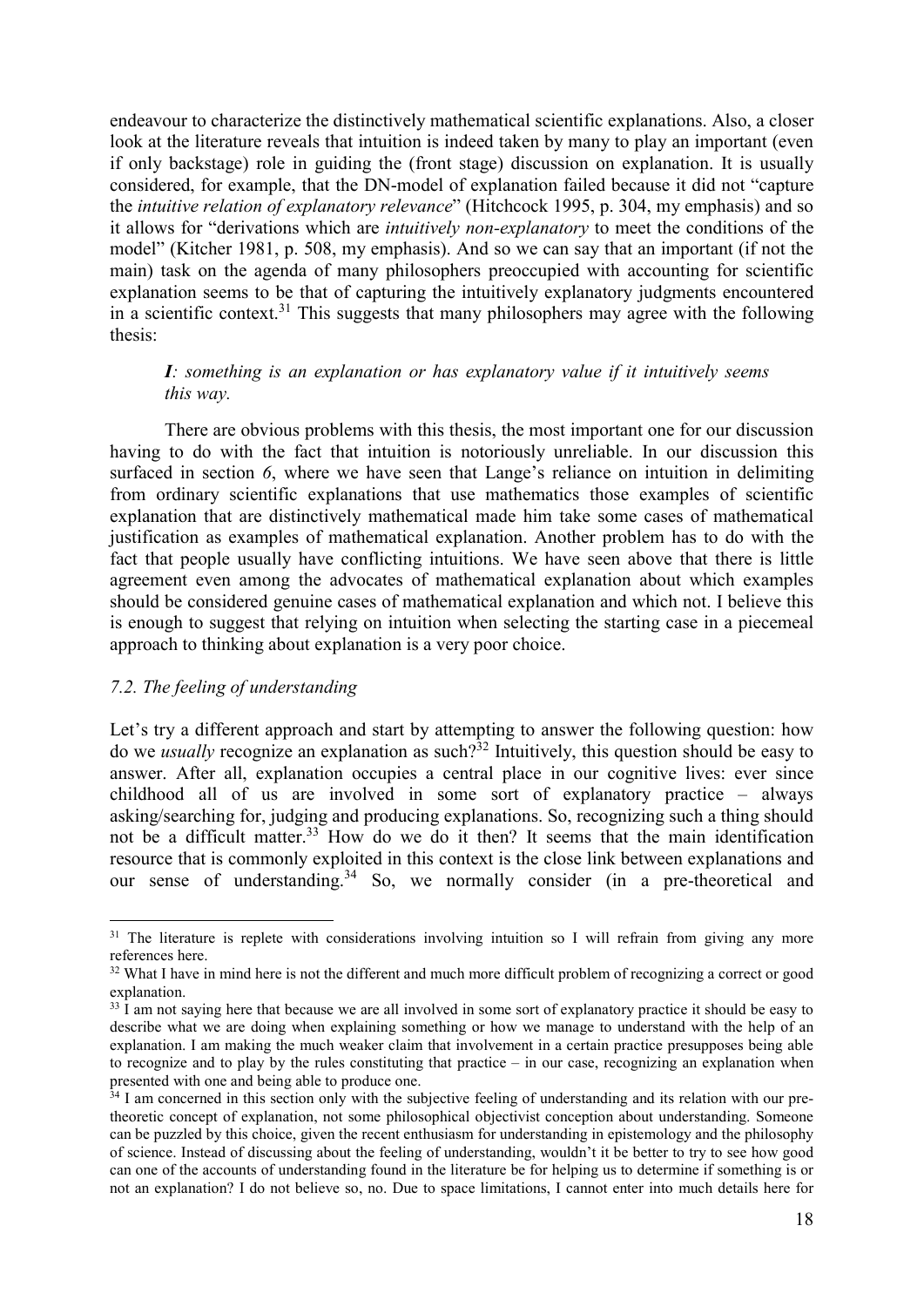commonsensical way) that something is an explanation if it helps us understand some unexpected, surprising or puzzling fact, event, action etc. Of course, this is enough only when we want to know if something is an explanation or not; if, on the other hand, we are concerned with how good a certain explanation is, we focus on the measure of fulfilment of the goal. We say "I don't get it, so this is a bad explanation" if we don't understand the thing that is meant to be understood with its help, or "I find this explanation better than the other one" if it helped us understand something better than another explanation did.

 Someone can use such considerations to argue that it is the relation with the sense of understanding that helps us determine (pre-theoretically) if something is or not an explanation and we rely on the way our feeling of understanding is affected to distinguish between bad, good, or better explanations. When realizing, for example, that we cannot have an explanation of the length of a certain tower in terms of its shadow, we are guided by the fact that we cannot understand the former with the help of the latter. What makes us reject as nonexplanatory a derivation of the length of a pendulum from information about its period and the value of the acceleration produced by gravity is the fact that such a derivation doesn't produce understanding. Such considerations can be taken to lend support to the following thesis:

SU: something is an explanation or has explanatory value if it helps with making intelligible some unexpected, surprising or puzzling fact, event, action etc…

 Unfortunately, if we attempt to use it this way, the feeling of understanding suffers from the same kind of problems as intuition does: it is unreliable and subjective.<sup>35</sup> Let's take them one at a time. First of all, the feeling of understanding is nothing more than the subjective experience one may have when presented with an explanation, and, as any respectable subjective experience, it varies from person to person – the information one takes as contributing to understanding in the context of a particular explanation may lack such a quality or even be complete gibberish for someone else; so, using importance for understanding to distinguish between explanatory and non-explanatory scientific practices would render it hopelessly relative. Secondly, the feeling of understanding cannot be taken as reliable evidence for *good* explanations so whatever judgments we make with its help are worthless.

### 7.3. The testimony of expert practitioners

What about the testimony of expert practitioners (in our case, the scientists)? Can we rely on them to sort the explanatory from the rest of scientific practices? Does something like the following thesis makes sense?

EP: something is an explanation or has explanatory value if the expert practitioners say so.

There are philosophers who seem to think so. Baker, for example, says:

"I do not know how to demonstrate that the mathematical component is explanatory. On the other hand, I think it is reasonable to place the

-

why I believe this to be the case. I will say, though, that it has to do with circularity: between understanding and explanation there is an intimate connection, so, if one wants to use an account of understanding for determining if something is an explanation or not, one has to make sure that that account is not derived from an analysis of some representative cases of explanation (and I am not sure that this is not the case with most of the accounts of understanding that I know about).

<sup>&</sup>lt;sup>35</sup> See also the discussion in Trout (2002, 2007).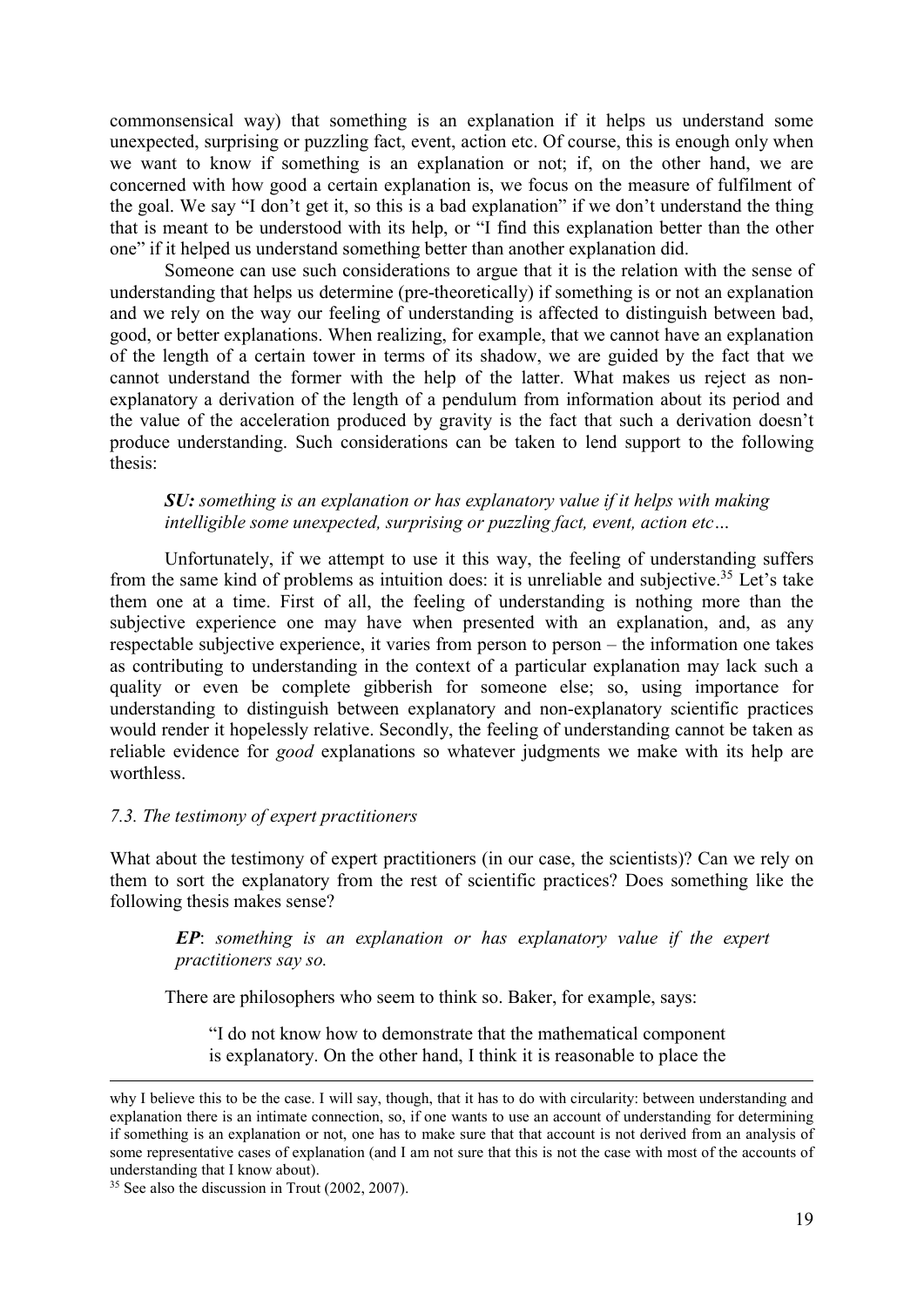burden of proof here on the nominalist. The way biologists talk and write about the cicada case suggests that they do take the mathematics to be explanatory , and this provides good grounds, at least prima facie, for adopting this same point of view" (Baker 2009, p. 625, my emphasis).  $36$ 

 But how reliable are scientists in this respect? Do they have some sort of objective criteria for distinguishing the explanatory from the rest of scientific practices? If not, relying on what scientists say in this context amounts to nothing more than relying on their intuitions or their feeling of understanding. But are their intuitions or their subjective experiences more reliable? If we cannot find good answers to these questions, and I see no way we can do this, than Baker's 'good grounds' vanish into thin air.

 Let's elaborate. Prima facie, it seems to be something right in trusting/relying on what scientists have to say when it comes to discussing about scientific explanations. After all, being involved in the business of producing scientific explanations gives them more authority on matters related to such a topic. But how far should we take their authority to stretch? This is an instance of a more general question: how much knowledge the involvement in a certain practice gives one about that practice? Not much, I'm afraid, because, to use Peter Lipton's words, "it is one thing to be good at doing something, quite another to understand how it is done or why it is done so well" (Lipton 2004, p. 1). Being involved in a certain practice doesn't give one a privileged knowledge about that practice. So, the fact that scientists are experts at producing scientific explanations doesn't make them also experts in knowing what a scientific explanation is, what kind of explanatory relation is involved in a certain scientific explanation or what part is doing the explanatory job. Their expertise stops at producing scientific explanations. So, from the perspective of a philosophical concern with explanation, their opinions on it should not be of much value. To see why, let's look at the following quote from Steven Weinberg:

> … "it is a tricky business to say exactly what one is doing when one answers such a question [a why question]. Fortunately, it is not really necessary. Scientific explanation is a mode of behavior that gives us pleasure, like love or art. The best way to understand the nature of scientific explanation is to experience the *peculiar zing that you get* when someone (preferably yourself) has succeeded in actually explaining something" (Weinberg 1994, p. 26, my emphasis).

What Weinberg means here by the "peculiar zing" that one experiences when presented with or discovering an explanation is nothing more than the feeling of understanding we discussed about above. So, if we take his words as representative for how scientists in general think about explanation, and I see no reason why not do it, the explanation identification tool used in science is not that different from what lay people commonly use in everyday life – the only difference has to do with what the feeling of understanding is susceptible to be affected by. But then, looking at what "expert practitioners" have to say and permitting them to influence our philosophical theories of explanation amounts to nothing more than relying on the subjective, vague and misleading feeling of understanding as it manifest itself in a scientific context. Everything we have said in the previous sections applies here as well.

### 8. Conclusion

<sup>36</sup> See also Pincock (2015, p. 870).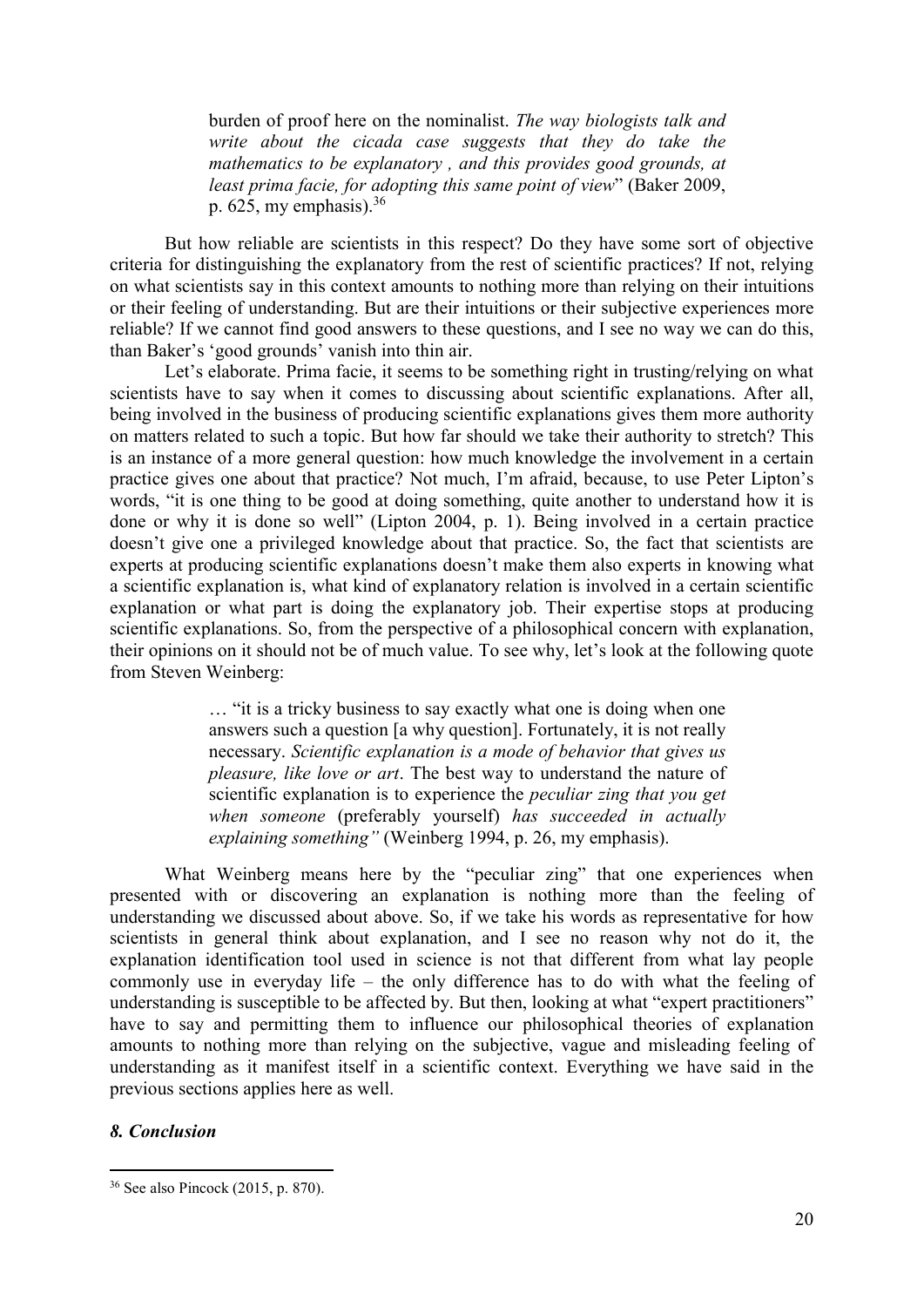Many philosophers share nowadays the conviction that our view about scientific explanation can become more complex if we look more carefully at the details of the actual scientific explanatory practices. This makes them repudiate the detached from the scientific explanatory practice armchair approach to this topic, and also the general approach that does take into consideration this practice but disregards its complexity in order to search for a comprehensive account. Instead of these, many of them prefer a piecemeal approach to thinking about explanation. In this approach, the idea is to look more closely at the way scientists are producing explanations in different contexts – at the type of information they are using for this and at the way they are using it – in order to provide a more adequate view of such a practice. A closer look is not without its problems though. If when looking from afar at something one runs into the danger of missing its complexity, when taking a very close look one risks to miss entirely what she is looking at. In order to avoid this, what the closer look needs is something to keep it on the right track. In our case, what the piecemeal approach needs is a reliable pre-theoretic way to distinguish between the genuinely explanatory and the other parts of the scientific practice. Without this, it risks to replace the general approach's diversity blurring point of view with a diversity booming one (i.e. a point of view that presents as explanatory parts of the scientific practice that are not so). I tried to show this here by analysing Lange's (2013) and Pincock's (2015) piecemeal approaches to the problem of mathematical explanation.

### Acknowledgements

This paper was partially written while I held a Visiting Fellowship offered by The European Philosophy of Science Association (EPSA) at the Centre for Logic and Philosophy of Science at Ghent University. I wish to express my gratitude to EPSA and to the Centre for the opportunity to develop my research. I owe special thanks to Professor Erik Weber for many helpful discussions. I would also like to thank the anonymous referees for commenting on an earlier version of this paper.

# References

Almgren, F. and Taylor, J. (1976), 'The Geometry of Soap Films and Soap Bubbles', Scientific American 235 (1), 82-93.

Baker, A. (2005), 'Are There Genuine Mathematical Explanations of Physical Phenomena?' Mind 114 (454), 223-238.

Baker, A. (2009), 'Mathematical Explanation in Science', British Journal for the Philosophy of Science 60 (3), 611-633.

Baker, A. (2011), 'Explaining The Applicability Of Mathematics In Science', Interdisciplinary Science Reviews 36 (3), 255-267.

Baker, A. (2012), 'Science-Driven Mathematical Explanation', Mind 121 (482), 243-267.

Batterman, R. (2002), The Devil in the Details: Asymptotic Reasoning in Explanation, Reduction, and Emergence, Oxford University Press, Oxford/New York.

Batterman, R. (2009), 'Idealization and Modeling', Synthese 169 (3), 427 - 446.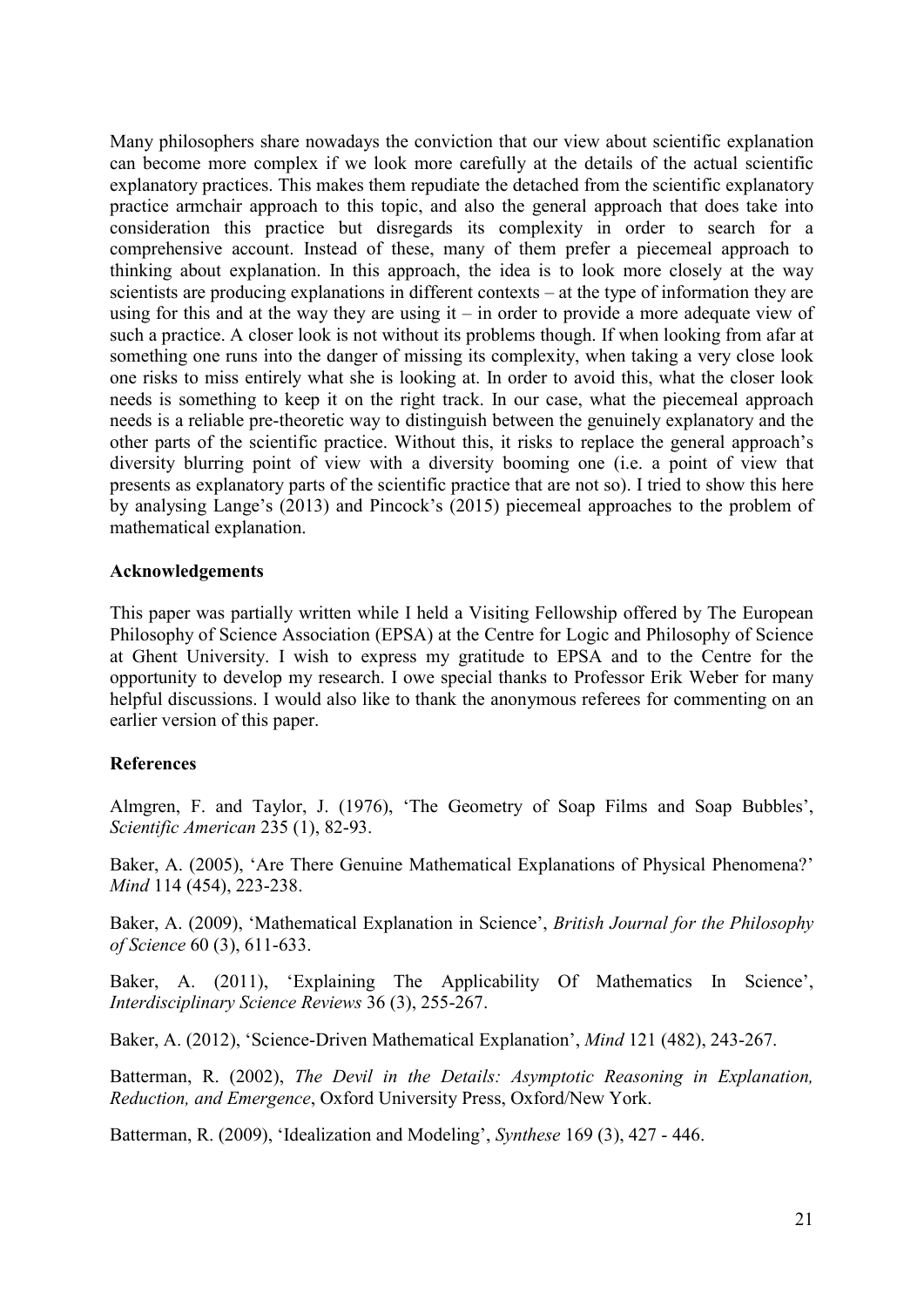Batterman, R. (2010), 'On the Explanatory Role of Mathematics in Empirical Science', British Journal for the Philosophy of Science 61 (1), 1-25.

Batterman, R. and Rice, C. (2014), 'Minimal Model Explanations', Philosophy of Science 81 (3), 349-376.

Berkovski, S. (2002), 'Surprising User-Friendliness', Logique Et Analyse 45 (179-180), 283- 297.

Bokulich, A. (2008), 'Can Classical Structures Explain Quantum Phenomena?' British Journal for the Philosophy of Science 59 (2), 217-235.

Carnap, R. (1950), Logical foundation of probability, Routledge and Keegan Paul, London.

Cartwright, N. (1983), How the Laws of Physics Lie, Clarendon Press, Oxford.

Colyvan, M. (2001), The Indispensability of Mathematics, Oxford University Press, Oxford/New York.

Craver, C. (2006), 'When Mechanistic Models Explain', Synthese 153 (3), 355-376.

Craver, C. (2007), Explaining the Brain: Mechanisms and the Mosaic Unity of Neuroscience, Clarendon Press, Oxford.

Daly, C. and Langford, S. (2009), 'Mathematical Explanation and Indispensability Arguments', Philosophical Quarterly 59 (237), 641-658.

Friedman, M. (1974), 'Explanation and Scientific Understanding', Journal of Philosophy 71  $(1), 5-19.$ 

Grimm, S. (2008), 'Explanatory Inquiry and the Need for Explanation', British Journal for the Philosophy of Science 59 (3), 481-497.

Irvine, E. (2015), 'Models, Robustness, and Non-Causal Explanation: A Foray Into Cognitive Science and Biology', Synthese 192 (12), 3943-3959.

Hempel, C. and Oppenheim, P. (1948), 'Studies in the Logic of Explanation', Philosophy of Science 15 (2), 135-175.

Hempel, C. (1965), Aspects of Scientific Explanation and Other Essays in the Philosophy of Science, The Free Press, New York.

Huneman, P. (2010), 'Topological Explanations and Robustness in Biological Sciences', Synthese 177 (2), 213-245.

Kaplan, D. and Craver, C. (2011), 'The Explanatory Force of Dynamical and Mathematical Models in Neuroscience: A Mechanistic Perspective', Philosophy of Science 78 (4), 601-627.

Kaplan, D. (2011), 'Explanation and Description in Computational Neuroscience', Synthese 183 (3), 339-373.

Kim, J. (1964), 'Inference, Explanation, and Prediction', *Journal of Philosophy* 61 (12), 360-368.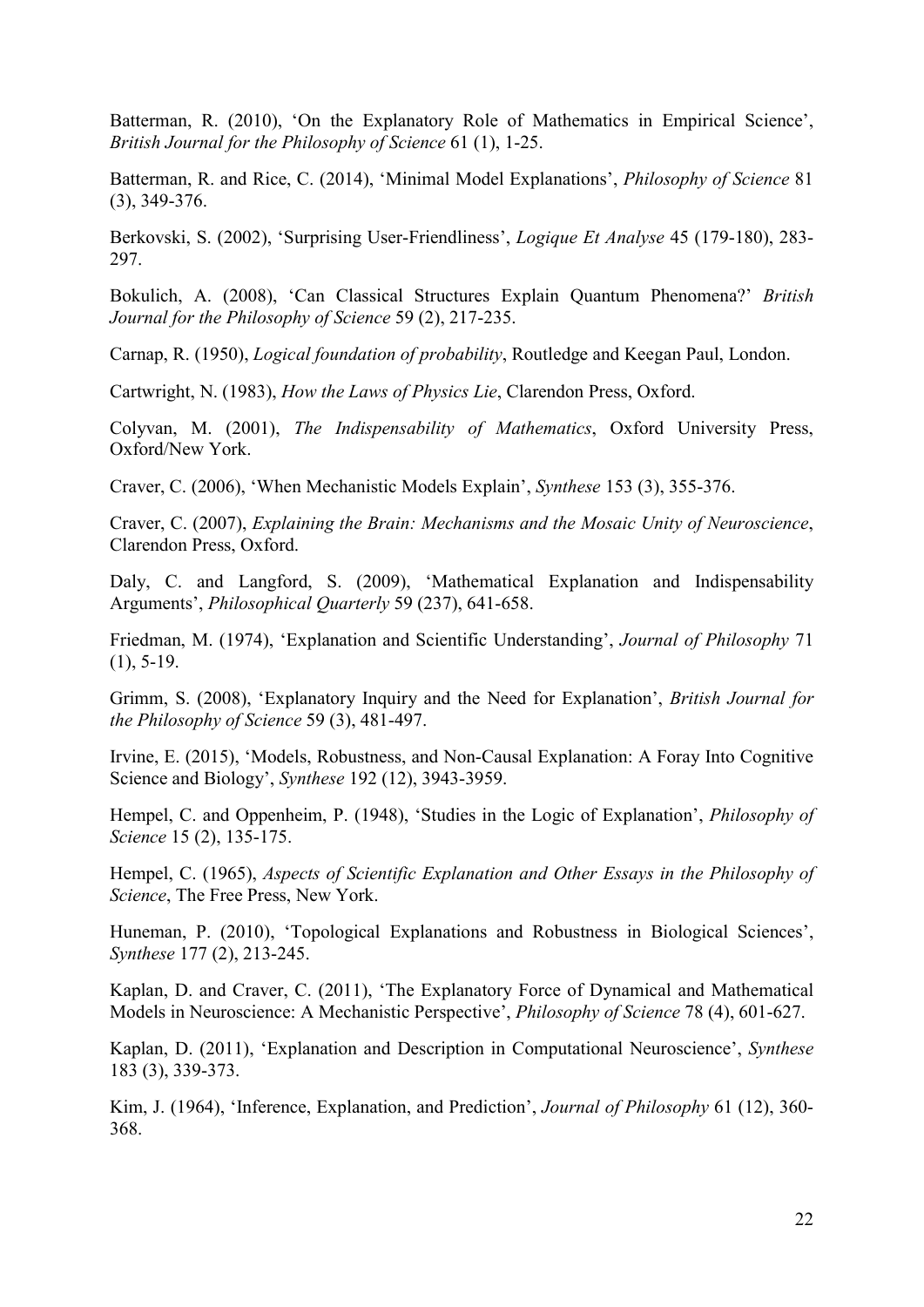Lange, M. (2013), 'What Makes a Scientific Explanation Distinctively Mathematical?' British Journal for the Philosophy of Science 64 (3), 485-511.

Laudan, L. (1977), Progress and its Problems: Toward a Theory of Scientific Growth, University of California Press, Berkeley.

Lipton, P. (2004), Inference to the Best Explanation, Routledge/Taylor and Francis Group, London.

Lipton, P. (2011), 'Mathematical Understanding', in Polkinghorne, J., ed. 'Meaning in Mathematics', Oxford University Press, Oxford, pp. 49-54.

Lyon, A. and Colyvan, M. (2008), 'The Explanatory Power of Phase Spaces', Philosophia Mathematica 16 (2), 227-243.

Melia, J. (2000), 'Weaseling Away the Indispensability Argument', Mind 109 (435), 455-480.

Melia, J. (2002), 'Response to Colyvan', Mind 111 (441), 75-80.

Molinini, D. (2016), 'Evidence, Explanation and Enhanced Indispensability', Synthese 193 (2), 403-422.

Morgan, F. (1996), 'What Is a Surface?' The American Mathematical Monthly 103 (5), 457-469.

Nerlich, G. (1994), What Spacetime Explains: Metaphysical Essays on Space and Time, Cambridge University Press, Cambridge.

Peirce, C. (1908/1968), Retroduction and Genius, in Brody, B. and Capaldi N., eds. 'Science: Men, Methods, Goals', W. A. Benjamin, New York, pp. 143–9.

Pincock, C. (2015), 'Abstract Explanations in Science', British Journal for the Philosophy of Science 66 (4), 857-882.

Rescher, N. (1957), 'On Prediction and Explanation', British Journal for the Philosophy of Science 8 (32), 281-290.

Rice, C. (2012), 'Optimality Explanations: A Plea for an Alternative Approach', Biology and Philosophy 27 (5), 685-703.

Rice, C. (2015), 'Moving Beyond Causes: Optimality Models and Scientific Explanation', Noûs 49 (3), 589-615.

Saatsi, J. (2011), 'The Enhanced Indispensability Argument: Representational Versus Explanatory Role of Mathematics in Science', British Journal for the Philosophy of Science 62 (1), 143-154.

Salmon, W. (1989), Four decades of scientific explanation, University of Pittsburgh, Pittsburgh.

Schupbach, J. and Sprenger, J. (2011), 'The Logic of Explanatory Power', Philosophy of Science 78 (1), 105-127.

Schurz, G. (1995), 'Scientific Explanation: A Critical Survey', *Foundations of Science* 1 (3), 429-465.